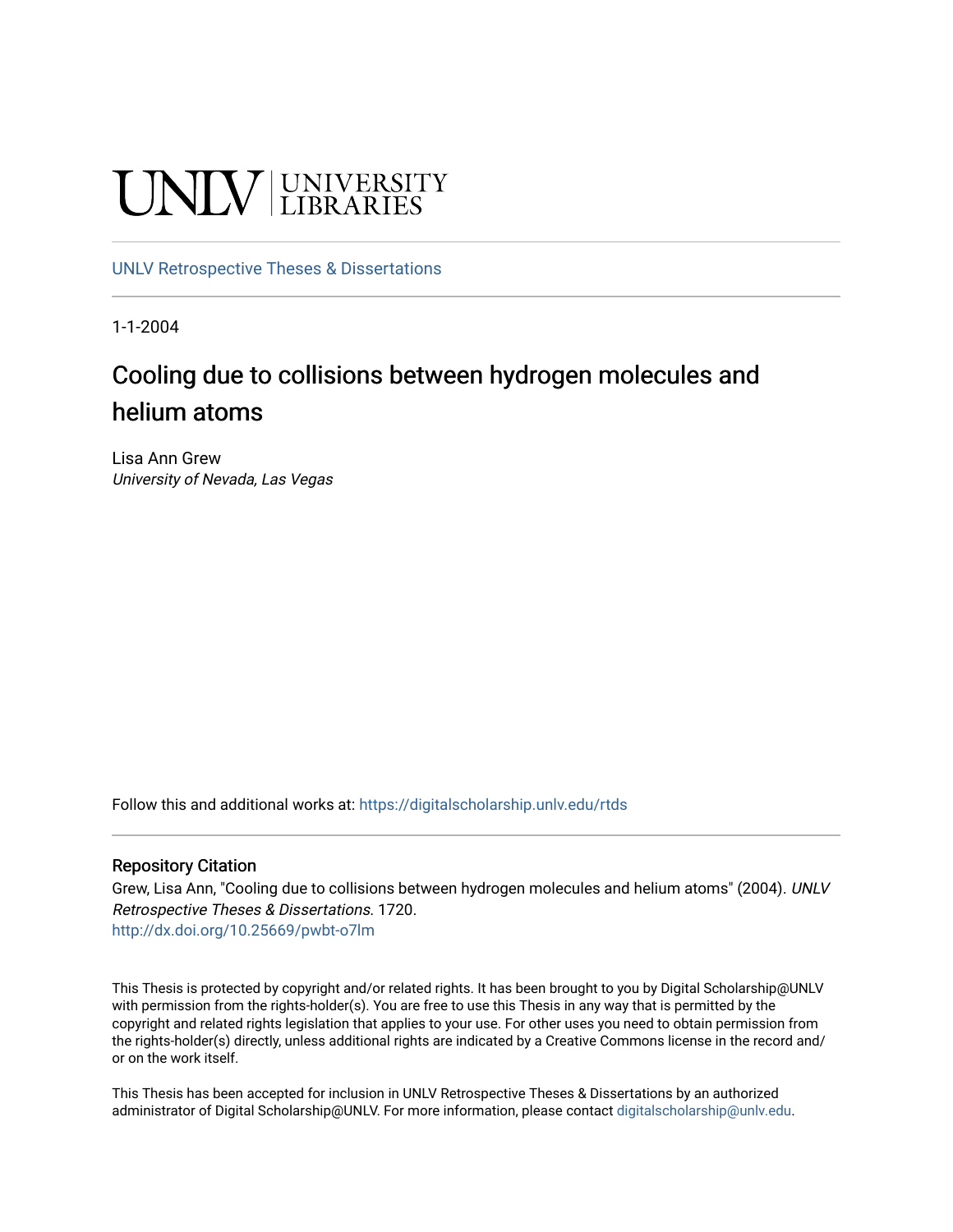# COOLING DUE TO COLLISIONS BETWEEN HYDROGEN

# MOLECULES AND HELIUM ATOMS

by

Lisa Ann Grew

Bachelor of Arts, Physics Boston University 2001

A thesis submitted in partial fulfillment of the requirements for the

**Master of Science Degree in Physics Department of Physics College of Sciences**

**Graduate College University of Nevada, Las Vegas December 2004**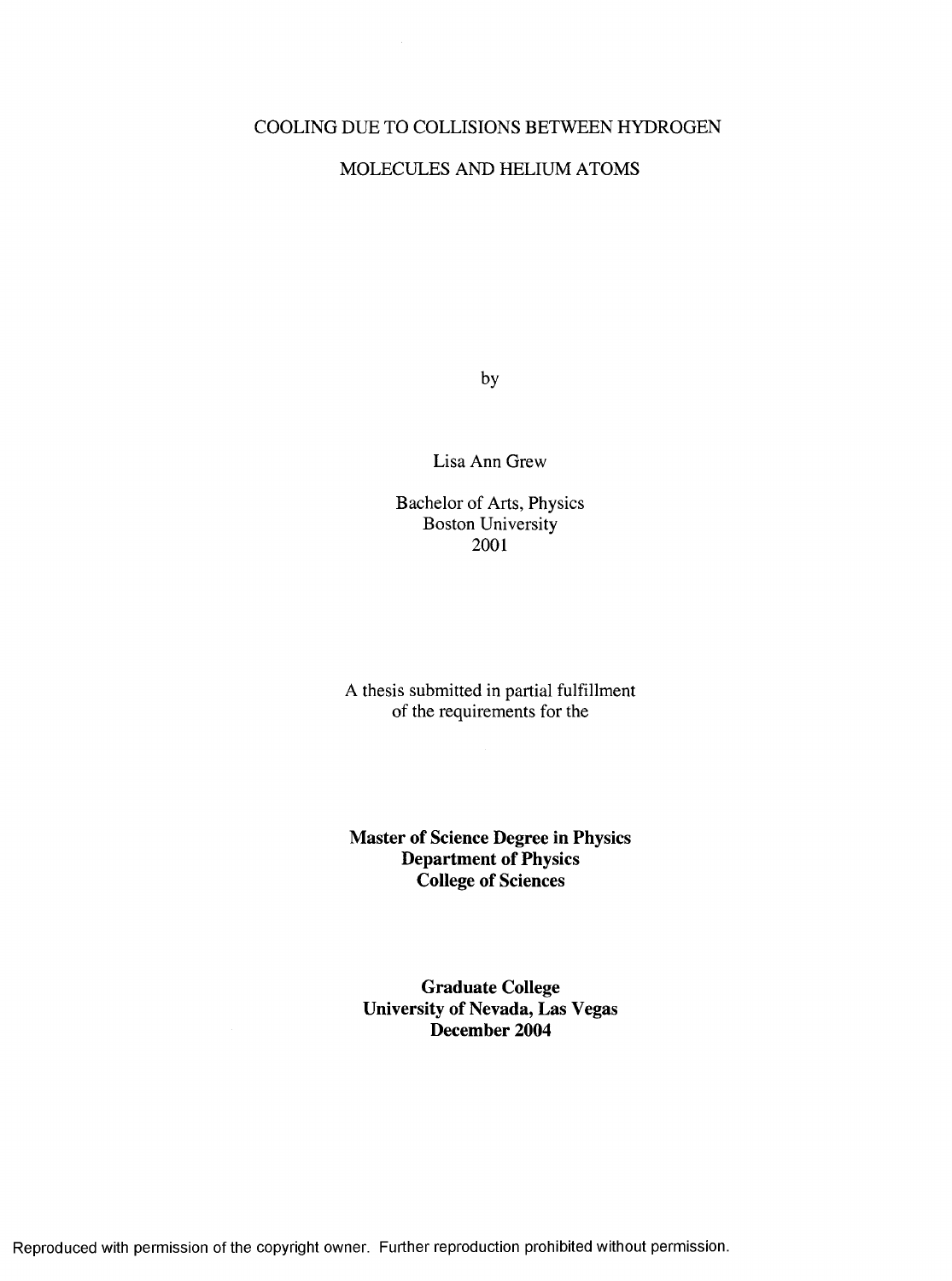UMI Number: 1427403

# INFORMATION TO USERS

The quality of this reproduction is dependent upon the quality of the copy submitted. Broken or indistinct print, colored or poor quality illustrations and photographs, print bleed-through, substandard margins, and improper alignment can adversely affect reproduction.

In the unlikely event that the author did not send a complete manuscript and there are missing pages, these will be noted. Also, if unauthorized copyright material had to be removed, a note will indicate the deletion.



# UMI Microform 1427403

Copyright 2005 by ProQuest Information and Learning Company. All rights reserved. This microform edition is protected against unauthorized copying under Title 17, United States Code.

> ProQuest Information and Learning Company 300 North Zeeb Road P.O. Box 1346 Ann Arbor, Ml 48106-1346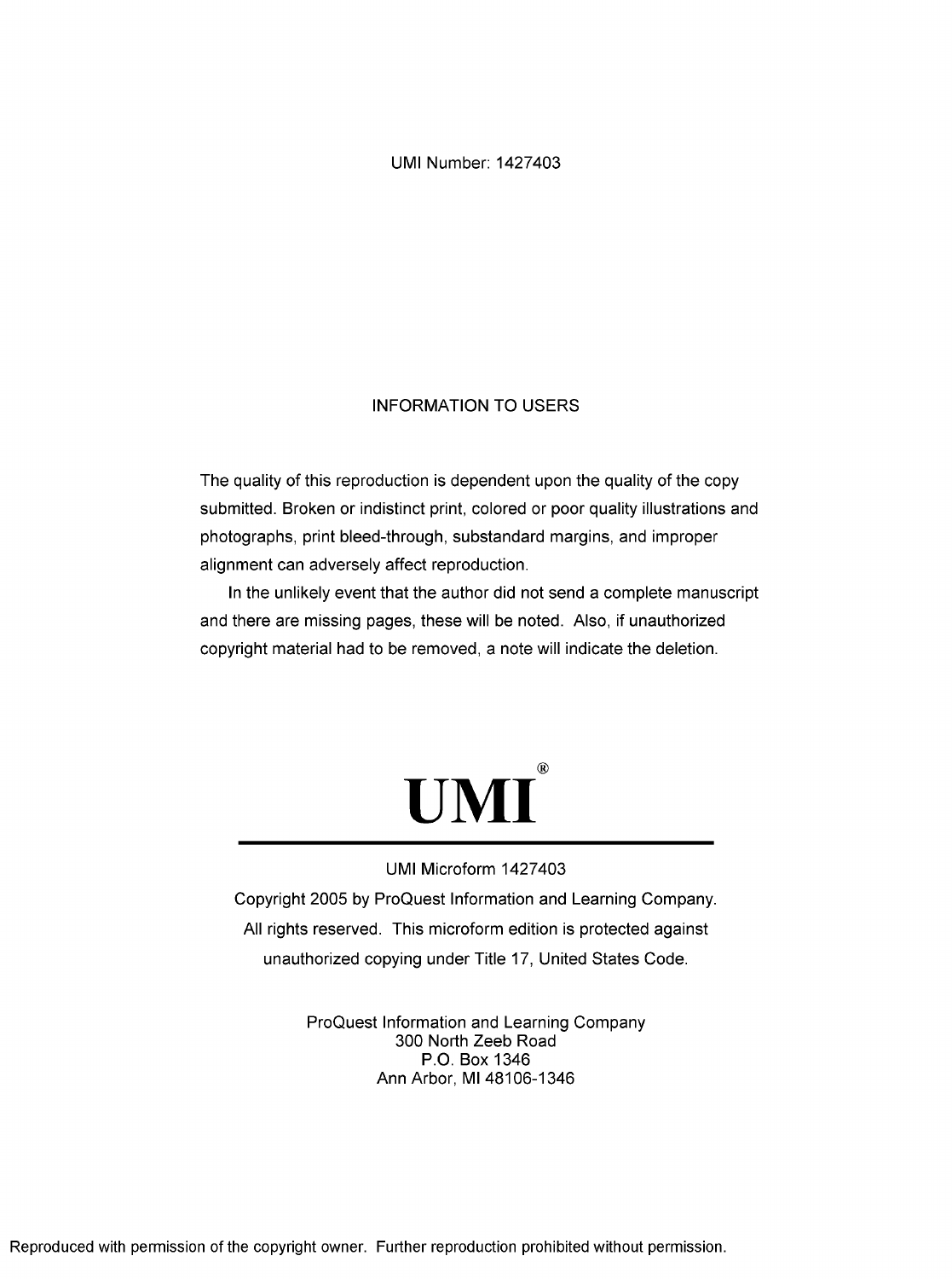

# **Thesis Approval**

**The Graduate College University of Nevada, Las Vegas**

**October 14**  $\qquad \qquad$  2004

**The Thesis prepared by**

**L isa Ann Grew**

**Entitled**

Cooling Due to Gollisions Between Hydrogen Molecules and

**H elium Atoms**

**is approved in partial fulfillment of the requirements for the degree of**

Master of Science in Physics

*Examination Committee Chair*

*Dean of the Graduate College*

*Examination Committee Member*

*Exami* ee Niember

*Graduate Coïïege Faculty Representative*

1017-53

**11**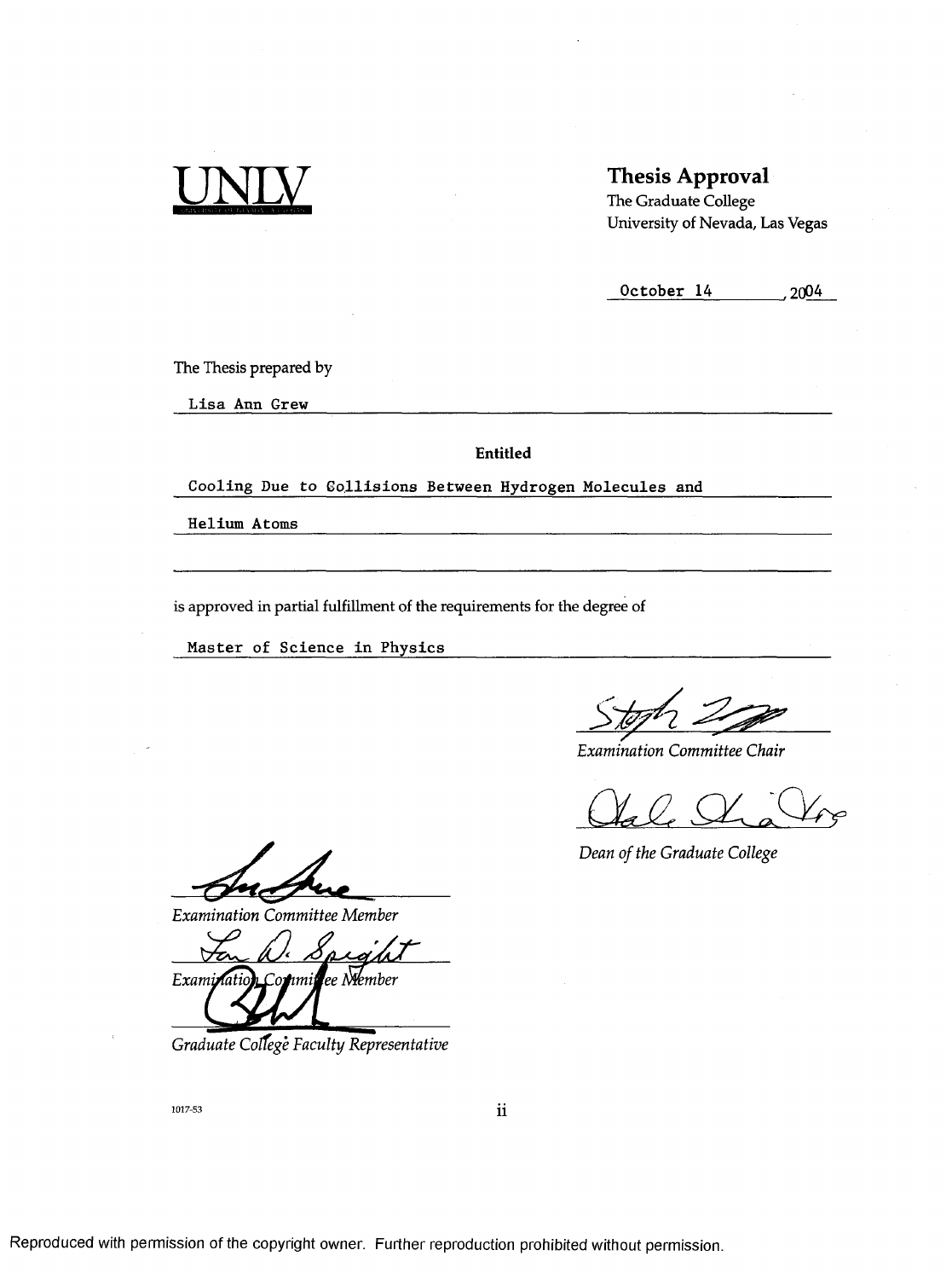#### ABSTRACT

# **Cooling Due to Collisions Between Hydrogen Molecules and Helium Atoms**

by

Lisa Ann Grew

Dr. Stephen Lepp, Examination Committee Chair Professor of Physics University of Nevada, Las Vegas

This study concerns the cooling that occurs in molecular clouds. The contribution to the cooling in these clouds by collisions between hydrogen molecules and helium atoms was investigated. The semi-classical method was used to calculate the rate coefficients for all He-induced  $H_2$  ro-vibrational transitions, and these were compared with previous quantum mechanical calculations. The steady state ro-vibrational level populations were found and used to compute the cooling function over a range of temperatures and densities. The time required to reach steady state is discussed, and a comparison is made of the results to corresponding values in thermodynamic equilibrium. The cooling function is compared to a previous quantum mechanical calculation. The suitability of the semi-classical method is discussed.

**Ill**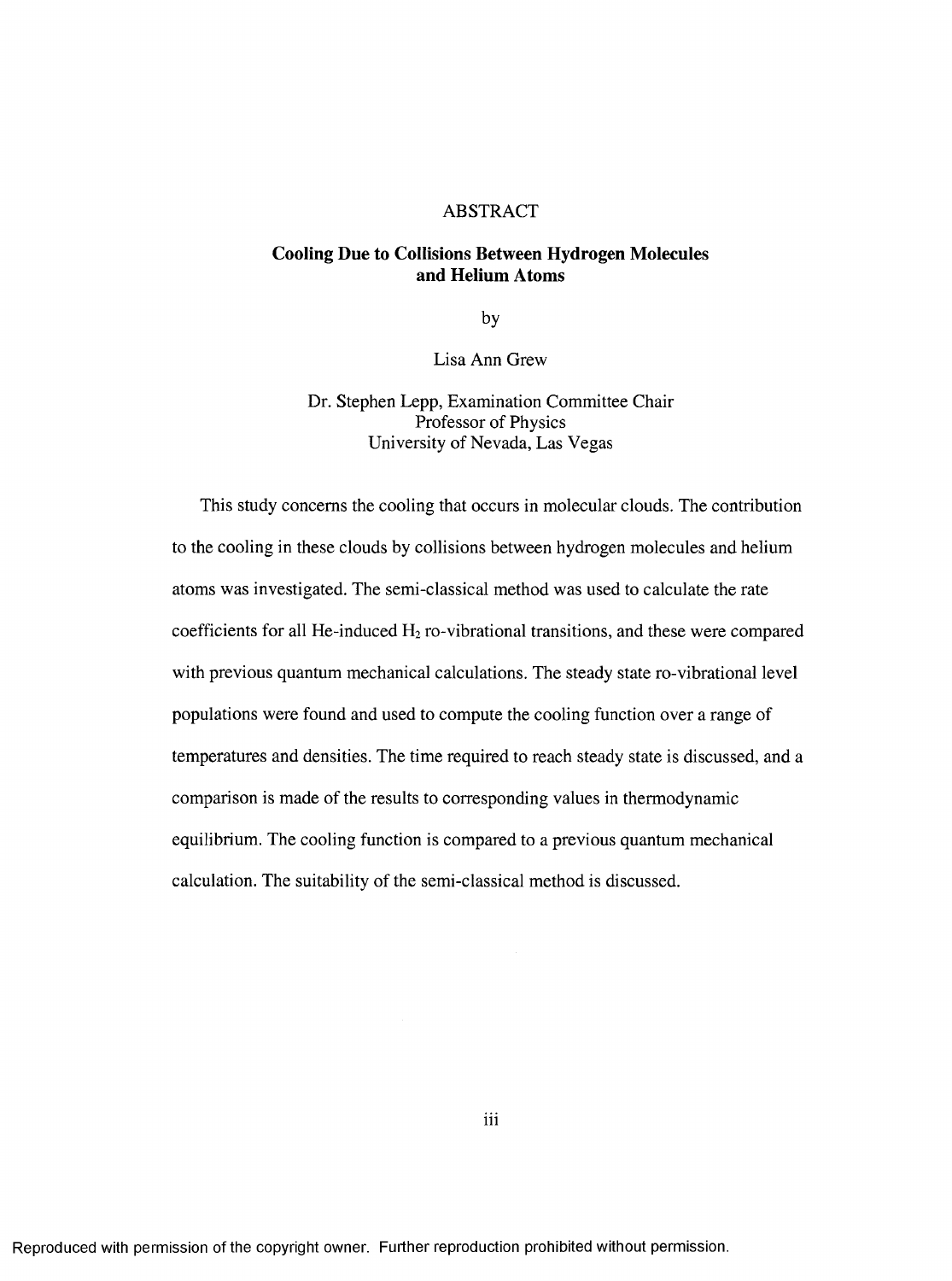# TABLE OF CONTENTS

| <b>CHAPTER 1</b>                                                                                                                                                                                                                                            |
|-------------------------------------------------------------------------------------------------------------------------------------------------------------------------------------------------------------------------------------------------------------|
| <b>CHAPTER 2</b>                                                                                                                                                                                                                                            |
| CHAPTER 3 CALCULATION RESULTS AND ANALYSIS 11<br>Comparison to Flower <i>et al.</i> (1998) $\ldots \ldots \ldots \ldots \ldots \ldots \ldots \ldots \ldots \ldots \ldots$ 13<br>Steady State Populations Compared With Local Thermodynamic Equilibrium . 23 |
| <b>CHAPTER 4</b>                                                                                                                                                                                                                                            |
|                                                                                                                                                                                                                                                             |
|                                                                                                                                                                                                                                                             |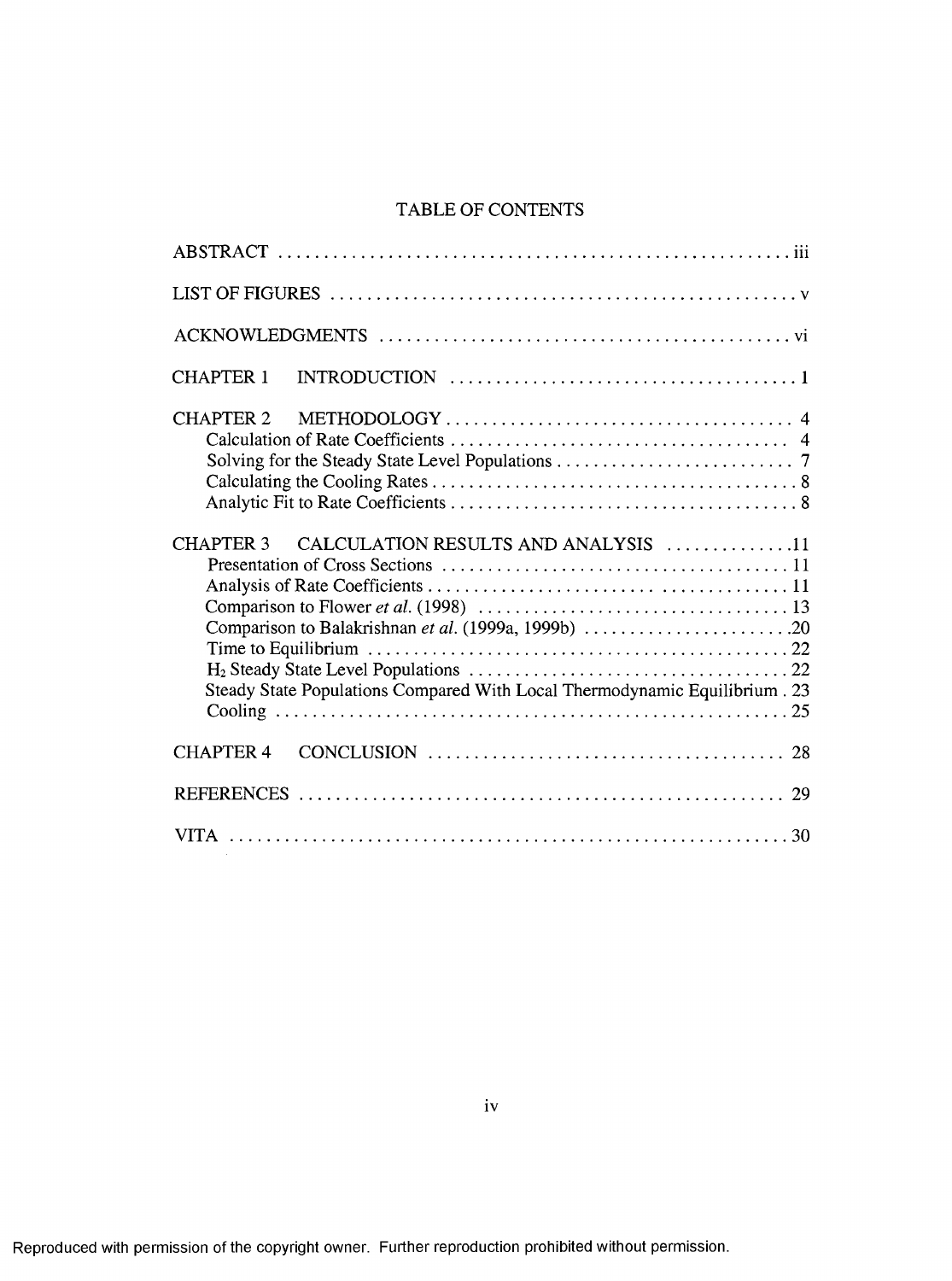# LIST OF FIGURES

| Figure 1  |                                                                                                                      |
|-----------|----------------------------------------------------------------------------------------------------------------------|
| Figure 2  |                                                                                                                      |
| Figure 3  |                                                                                                                      |
| Figure 4  | Semi-classical and Quantum Mechanical Cross Sections 12                                                              |
| Figure 5  |                                                                                                                      |
| Figure 6  |                                                                                                                      |
| Figure 7  |                                                                                                                      |
| Figure 8  |                                                                                                                      |
| Figure 9  |                                                                                                                      |
| Figure 10 |                                                                                                                      |
| Figure 12 |                                                                                                                      |
| Figure 11 |                                                                                                                      |
| Figure 13 |                                                                                                                      |
| Figure 14 |                                                                                                                      |
| Figure 15 |                                                                                                                      |
| Figure 16 |                                                                                                                      |
| Figure 17 | The Cooling Function $\ldots \ldots \ldots \ldots \ldots \ldots \ldots \ldots \ldots \ldots \ldots \ldots \ldots 26$ |
| Figure 18 |                                                                                                                      |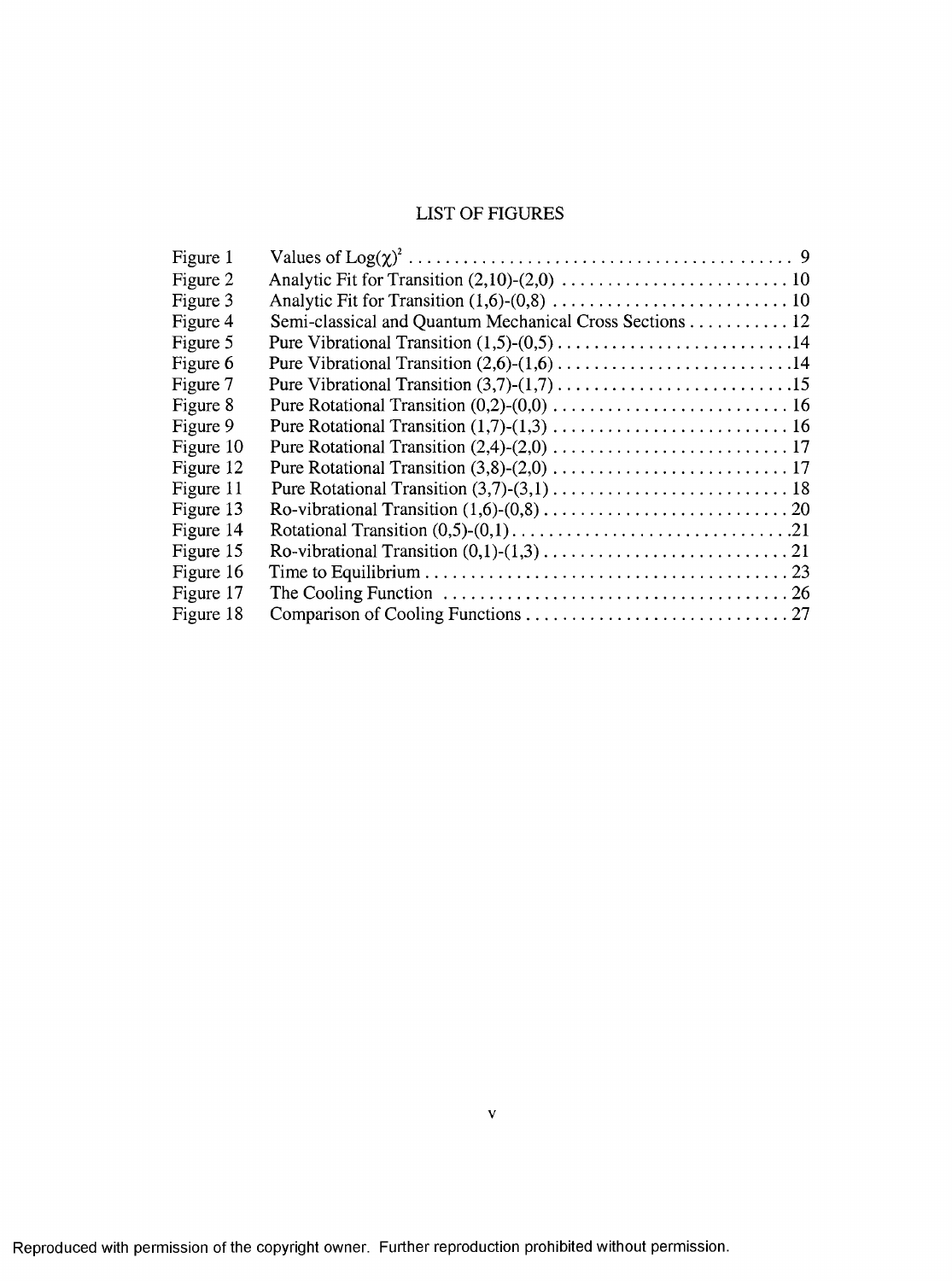# ACKNOWLEDGMENTS

I thank Dr. Lepp for his patience and support while I completed this project. I also thank the members of my examination committee for their time. This work was supported by National Science Foundation Grant AST0087348.

I thank Mom and Dad most of all; everything I have accomplished was made possible by you.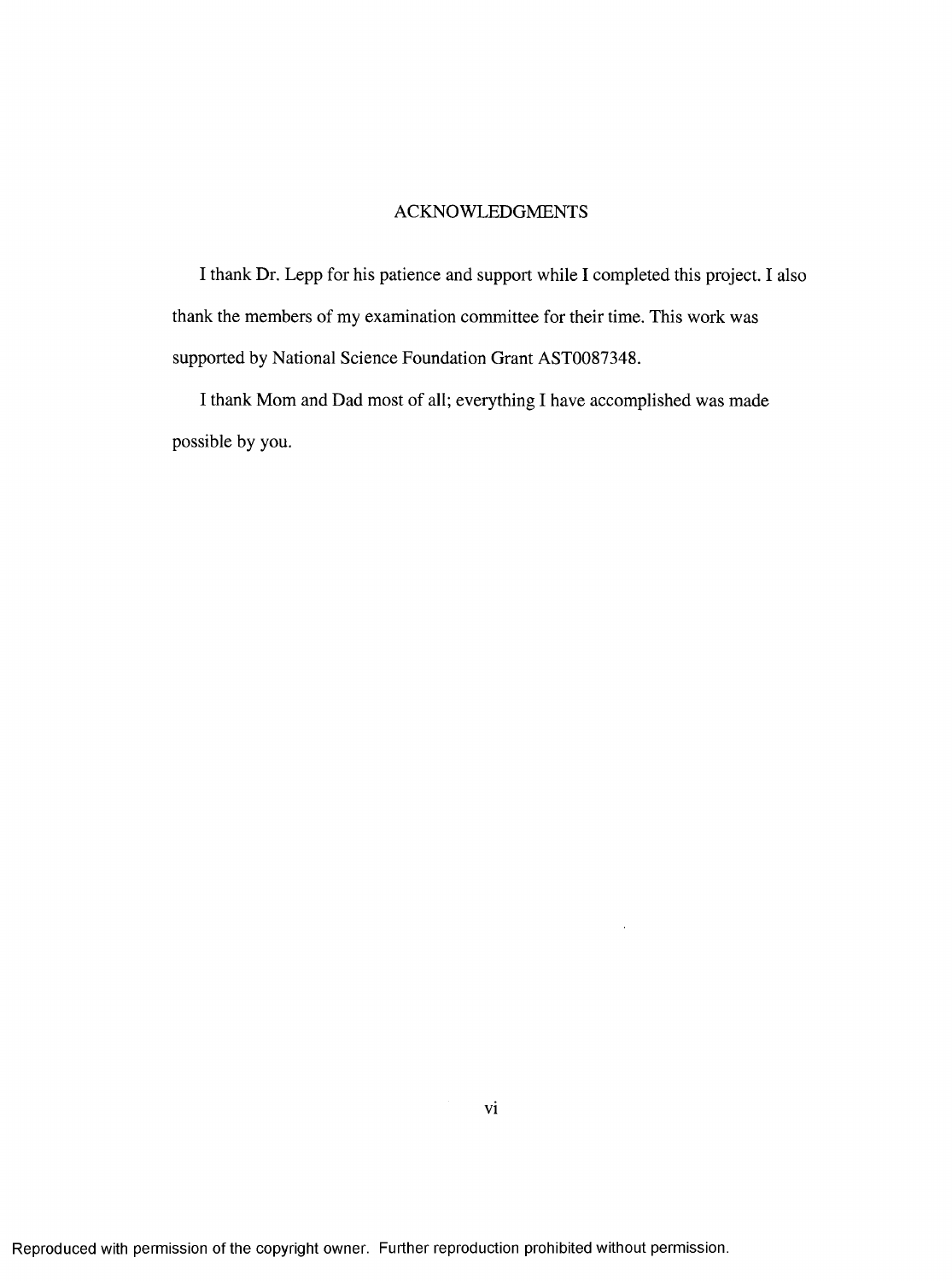# CHAPTER 1

# INTRODUCTION

The mean particle density of the interstellar medium is 1 cm<sup>3</sup>. It is composed of mostly hydrogen; helium accounts for approximately 10% of the gas. The interstellar medium is not smooth, but clumped. There are partly ionized regions with densities of 0.1 cm<sup>3</sup> and temperatures of  $10<sup>4</sup>$  K; there are neutral clouds with densities of 10-10<sup>3</sup>  $cm<sup>3</sup>$  and low temperatures of about 100 K; and in between the dense regions there are completely ionized regions with density  $10^2$  cm<sup>3</sup> and temperatures of  $10^6$  K. Molecular clouds are more dense than these regions (about  $10^3$ - $10^4$  cm<sup>-3</sup>) and very cool, with temperatures as low as 10 K. Since few or no 21-cm lines are observed it appears that most of the hydrogen is in molecular form (Dyson & Williams 1997).

This study concerns the cooling that occurs in molecular clouds with temperatures much higher than 10 K, sometimes attained when the clouds are heated by shocks. Observations of the molecular cloud in Orion show that shock heating occurs there. Shock heating is believed to be quite common in molecular clouds. The extremely high temperatures reached in some shock-heated clouds could cause the dissociation of molecular hydrogen or its vibrational excitation; it is possible that magnetic fields could mitigate this effect by limiting the temperature (Flower 1990).

Collisions between helium atoms and hydrogen molecules contribute to cooling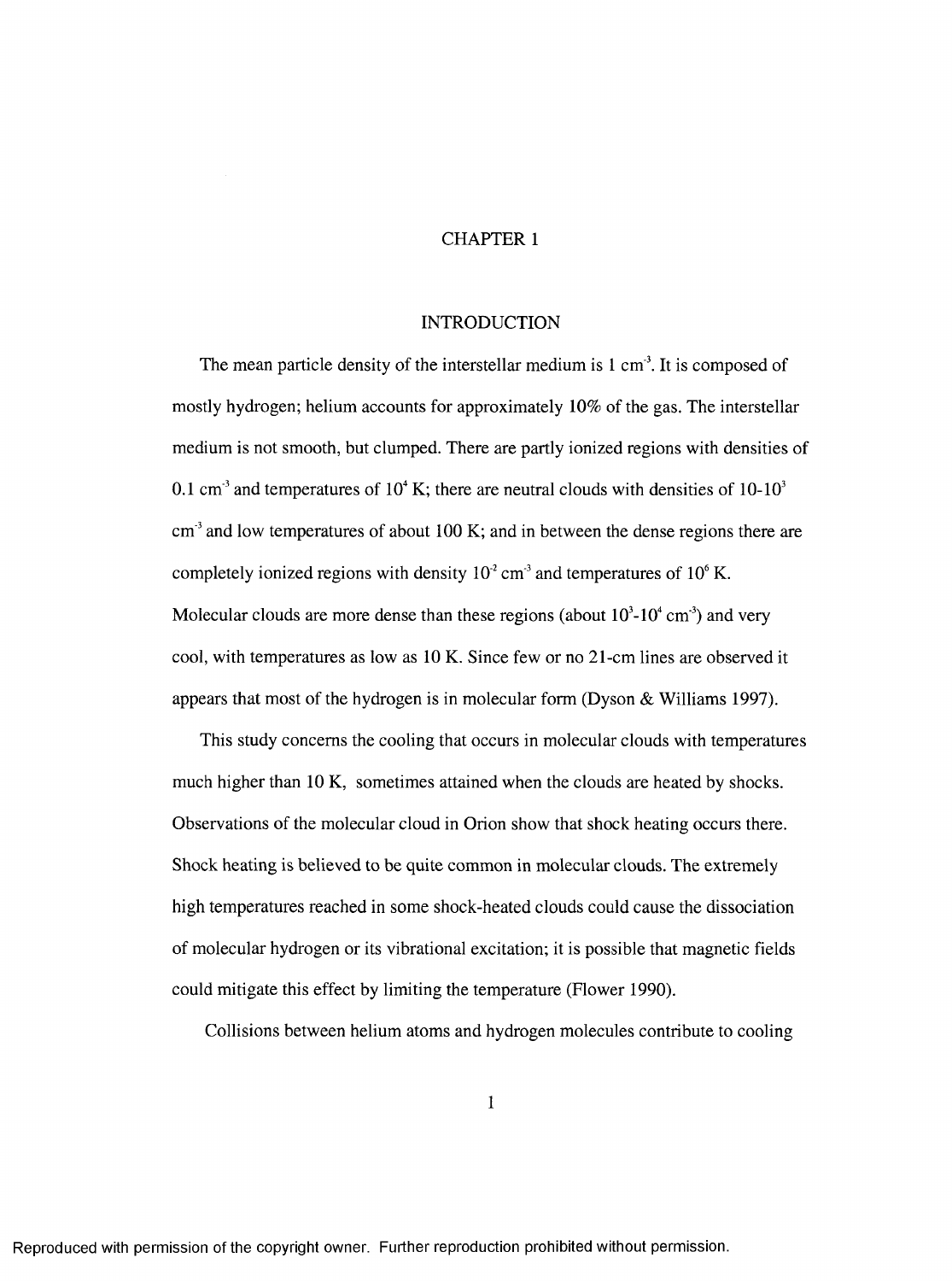in these shocked regions, as well as in the early universe. The ro-vibrational levels of  $H<sub>2</sub>$  can be populated in many ways besides by collisions with helium. Collisions with hydrogen atoms and other hydrogen molecules occur, as does UV and X-ray pumping (Balakrishnan *et al.* 1999b). In the interstellar molecular clouds, besides with itself Hz is most likely to collide with helium. This work studies cooling due to the collisional excitation of hydrogen molecules by helium atoms.

Understanding the interaction between He and  $H_2$  is important for interpreting observed Hz spectra. The Infrared Space Observatory, among others, has observed many  $H_2$  emission lines. These can yield information about the physical state of the cloud. When molecular spectra come from regions that are not in thermal equilibrium, to interpret them it is necessary to know about the processes, including collisions, which govern the ro-vibrational level populations. The rate coefficients describing collisions can be used to calculate the intensities of  $H_2$  transitions to compare with observations.

Collisions between He and  $H_2$  have been investigated in many studies. Rate coefficients were calculated by Flower *et at.* (1998) and Balakrishnan *et al.* (1999a, 1999b), and the cooling due to excitation by He was calculated by Le Bourlot *et al.* (1999). The quantum mechanical calculation of Flower *et al.* (1998) used the coupledchannels method, with the He-H<sub>2</sub> potential of Muchnick & Russek (1994) and the harmonic oscillator wavefunctions in scattering calculations. Rate coefficients were presented for  $100 \le T \le 6000$  K up to vibrational level  $v = 3$ , with  $j \le 8$ . The quantum mechanical calculation of Balakrishnan *et al.* (1999a, 1999b) was similar but used the exact vibrational wavefunctions in the scattering calculations; rate coefficients were

 $\overline{2}$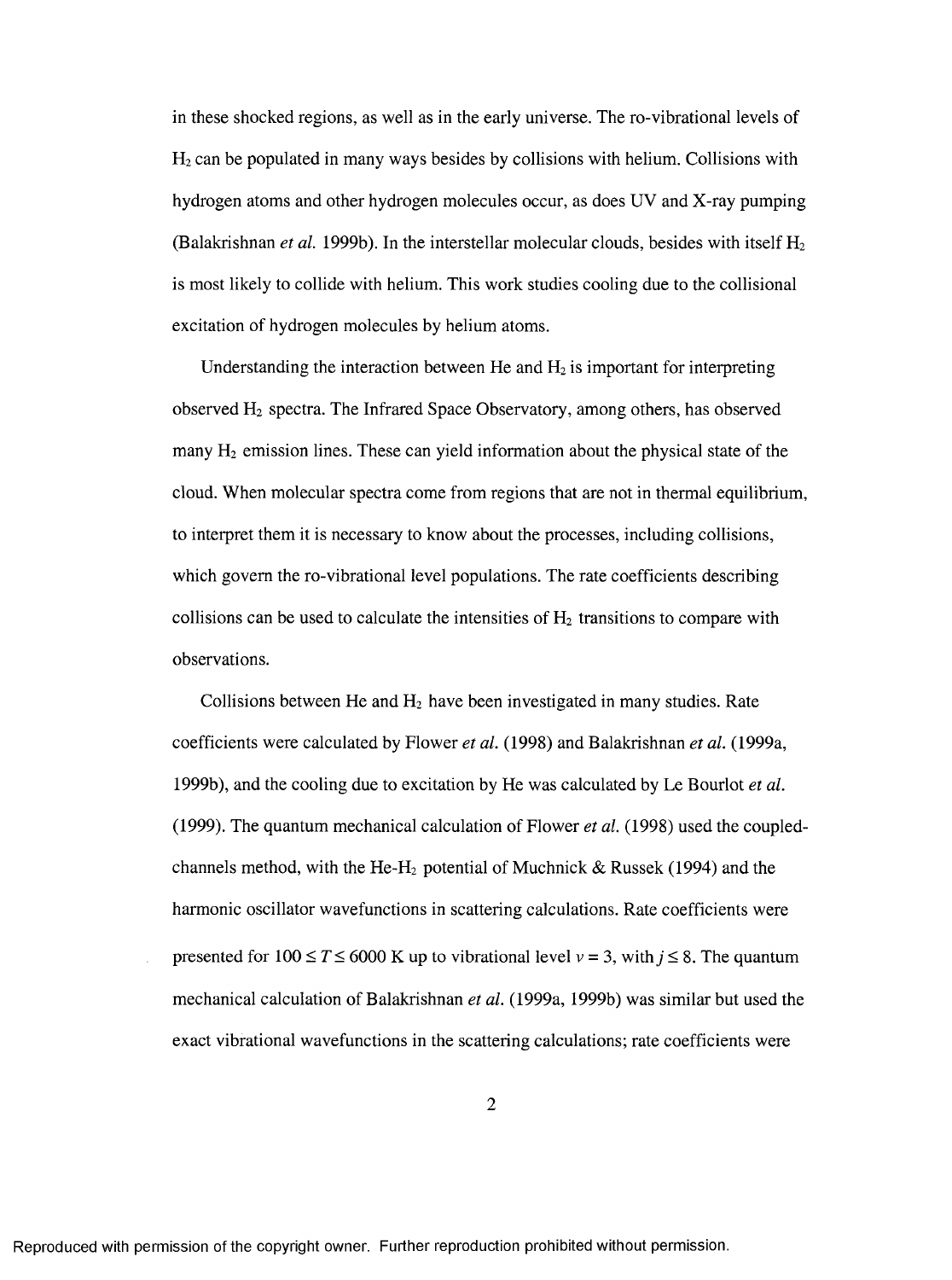presented for  $10 \le T \le 5000$  K up to  $v = 1$  and low *j*, and  $100 \le T \le 4000$  K up to  $v = 6$ , with  $j \leq 11$ . Le Bourlot *et al.* (1999) presented the cooling function due to collisions with H, H<sub>2</sub>, and He, using the rate coefficients computed in Flower *et al.* (1998) in the He-H<sub>2</sub> cooling calculation. The cooling function was given for  $100 \le T \le 10,000$  K with densities ranging from 1 to  $10^8$  cm<sup>3</sup>.

This study uses the semi-classical method to calculate the rate coefficients for all helium-induced  $H_2$  ro-vibrational transitions. The steady state level populations were found and used to compute the cooling function for  $500 \le T \le 20,000$  K and  $1 \le n_H \le 10^8$  cm<sup>3</sup>. The time required to reach steady state is discussed, and a comparison of the results to corresponding values in thermodynamic equilibrium is made. The cooling function is compared to that presented in Le Bourlot *et al.* (1999) at a low density.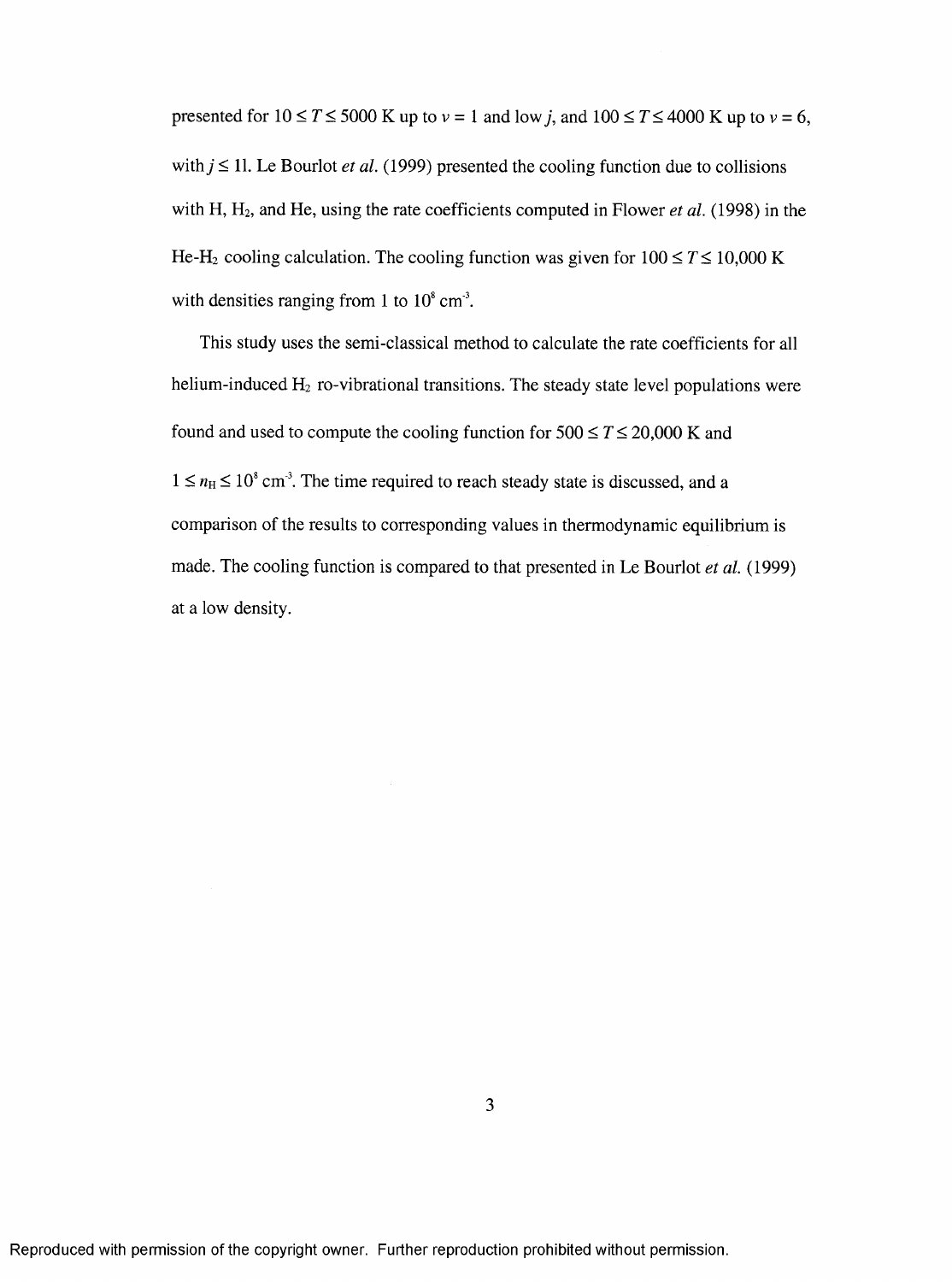# CHAPTER 2

#### METHODOLOGY

Rate coefficients for all  $H_2$  ro-vibrational transitions induced by collisions with helium atoms were calculated using cross section data provided by S. Lepp. Steady state level populations of  $H_2$  were determined and used to calculate cooling rates for a range of physical conditions.

#### Calculation of Rate Coefficients

The data provided by S. Lepp were used to calculate cross sections at constant energy for all collisionally-induced  $H_2$  transitions. The data set was generated by applying the semi-classical method employed in Lepp *et al.* (1995) to the **He-Hz** system (Balakrishnan *et al.* 1999b). Standard classical trajectories were used and the classical equations of motion were solved. The calculations used the  $H_2$  potential of Schwenke (1998) and the He-H<sub>2</sub> interaction potential of Muchnick & Russek (1994). The data was generated for a range of temperatures,  $500 \le T \le 30,000$  K, and averaged over 10,000 trajectories.

The cross section for a transition from ro-vibrational state *I* to state *m* at constant energy *E* is given by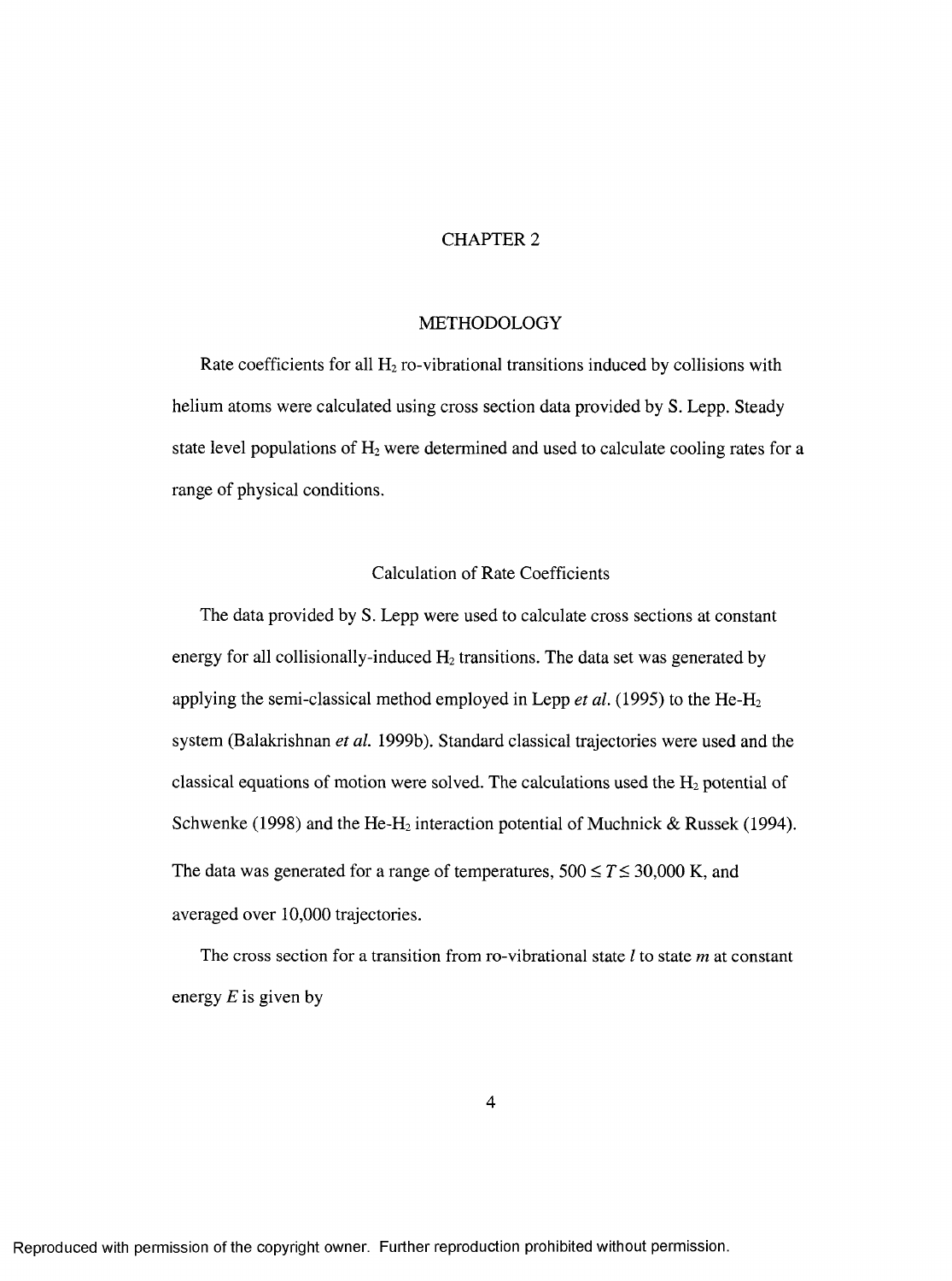$$
\sigma_{lm}(E) = \pi b_{max}^2 \frac{n_{lm}}{10,000};
$$

 $b_{max}$  is the maximum impact parameter and  $n_{lm}$  is the number of trajectories for which the molecule's initial state is / and final state is *m.* The error associated with each cross section is given by

$$
\delta \sigma_{lm}(E) = \pi b_{max}^2 \frac{\sqrt{n_{lm}}}{10,000}
$$

To compute the rate coefficient for a transition, the corresponding cross section must be averaged over a Boltzmann distribution. The rate coefficient *k* for a given transition  $l \rightarrow m$  is

$$
k_{lm}(T) = v_{lh} \overline{\sigma}_{lm}(T) ,
$$

where  $v_{th}$  is the thermal velocity of the incoming He atom at temperature *T*. The average cross section for a transition  $l \rightarrow m$  is given by

$$
\overline{\sigma}_{lm}(T) = \frac{\int_{0}^{\infty} E \sigma_{lm}(E) e^{-EI k_{B} T} dE}{\int_{0}^{\infty} E e^{-EI k_{B} T} dE}
$$

 $\sim$ 

where  $k_B$  is Boltzmann's constant. Defining as  $T_E$  the temperature associated with energy *E*, as in  $E = k_B T_E$ , this can be rewritten as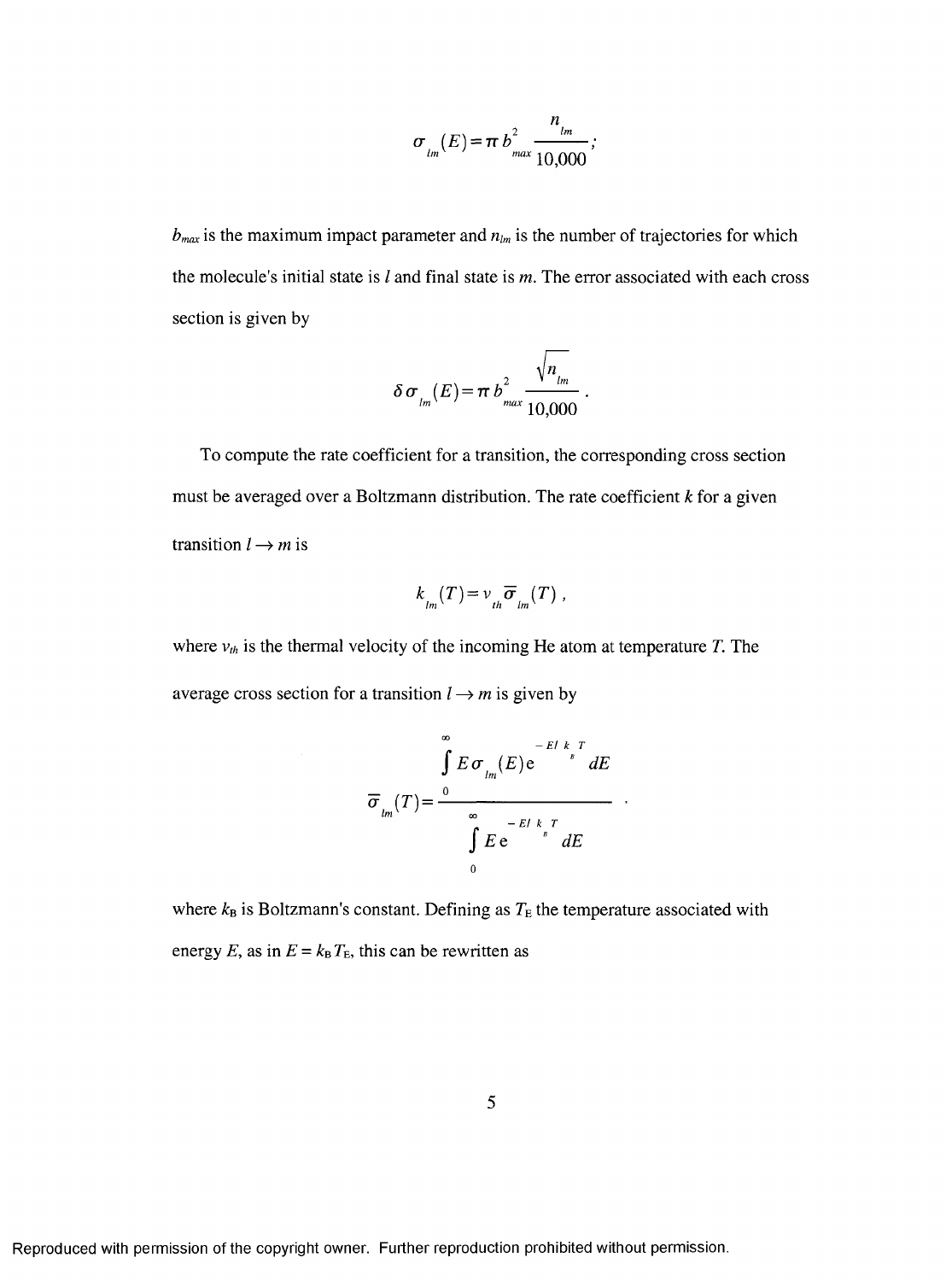$$
\overline{\sigma}_{lm}(T) = \frac{\int_{0}^{\infty} T_{E} \sigma_{lm}(T_{E}) e^{-\frac{T_{l}/T}{E}} dT_{E}}{\int_{0}^{\infty} T_{E} e^{-\frac{T_{l}/T}{E}} dT_{E}}
$$

The integral in the denominator evaluates to  $1/T^2$ .

The integration was performed using the trapezoid method. Cross sections were available at seven temperatures from 500 K to 30,000 K; at higher temperatures, they were represented by their value at 30,000 K. The integral rewritten as a sum is:

$$
\overline{\sigma}_{lm}(T) = \frac{1}{T^2} \sum_{n=1}^{T} T_n \sigma_{lm}(T_n) e^{-T/T} \Delta T_n,
$$

with  $\Delta T_n = T_n - T_{n-1}$ . It was assumed that the cross section is zero at  $T = 0$  K, so that  $\Delta T_1 = \frac{1}{2} T_1$ .

This procedure was used to find all de-excitation rates. The method used to compute the cross section points allowed for the possibility that an upward transition could occur in a collision with insufficient energy transfer. To avoid the inaccuracy caused by those instances, the corresponding excitation rates were found by detailed balance:

$$
k_{lm}(T) = \frac{g_m}{g_l} k_{ml} e^{-\frac{E_l}{l_m} / k_{B} T} ;
$$
  

$$
E_{lm} = E_m - E_l .
$$

6

 $\bar{.}$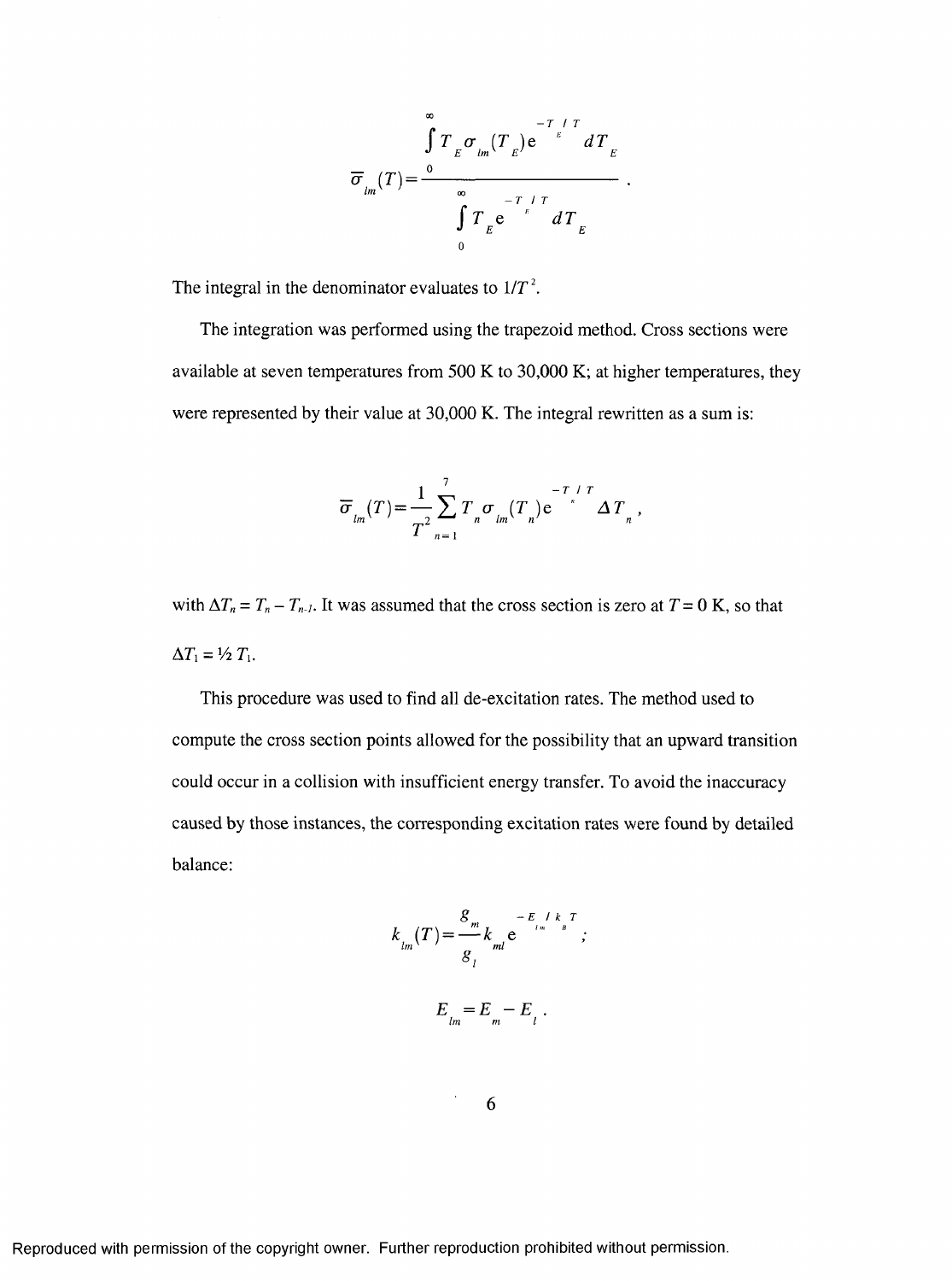Here, *gm* is the statistical weight of level *m.*

#### Solving for the Steady State Level Populations

Once all of the rate coefficients were calculated, they were used, along with the Einstein coefficients for spontaneous transitions (Turner *et al.* 1977), to solve for the steady state ro-vibrational level populations of the  $H_2$  molecules.

The population of a given  $(v, j)$  level can be affected by several processes: collisional excitation, collisional de-excitation, and spontaneous transition into or out of the level. Other processes, including reactive processes that convert between ortho- $H_2$  and para- $H_2$ , were not considered in this study. The equation governing a particular level *I* is (Spitzer 1978)

$$
\frac{dn_{l}}{dt} = -n_{l} \sum_{m} n_{He} k_{lm} - n_{l} \sum_{m < l} A_{lm} + \sum_{m} n_{m} n_{He} k_{ml} + \sum_{m > l} n_{m} A_{ml}.
$$

This equation was modified and put into a simple matrix form,

$$
\frac{\mathrm{d}N}{\mathrm{d}t} = MN,
$$

where M is a 301 x 301 matrix containing all  $n_{\text{He}}k$  and A terms and N is a 301 x 1 matrix holding the fractional populations of each of the 301 (v, *j)* levels considered in this study. The density of helium atoms was set at  $n_{\text{He}} = 0.10 n_{\text{H}}$ . The initial condition used at time  $t = 0$  s of the ortho- and para-H<sub>2</sub> ground states was  $N(0,0) = N(0,1) = 0.5$ . This equation was solved for the steady state level populations, or 'stepped forward in time' until  $dN/dt = 0$ . This procedure was completed for a large range of densities,  $1 \le n_{\text{H}} \le 10^8$  cm<sup>3</sup>, and temperatures,  $500 \le T \le 30,000$  K.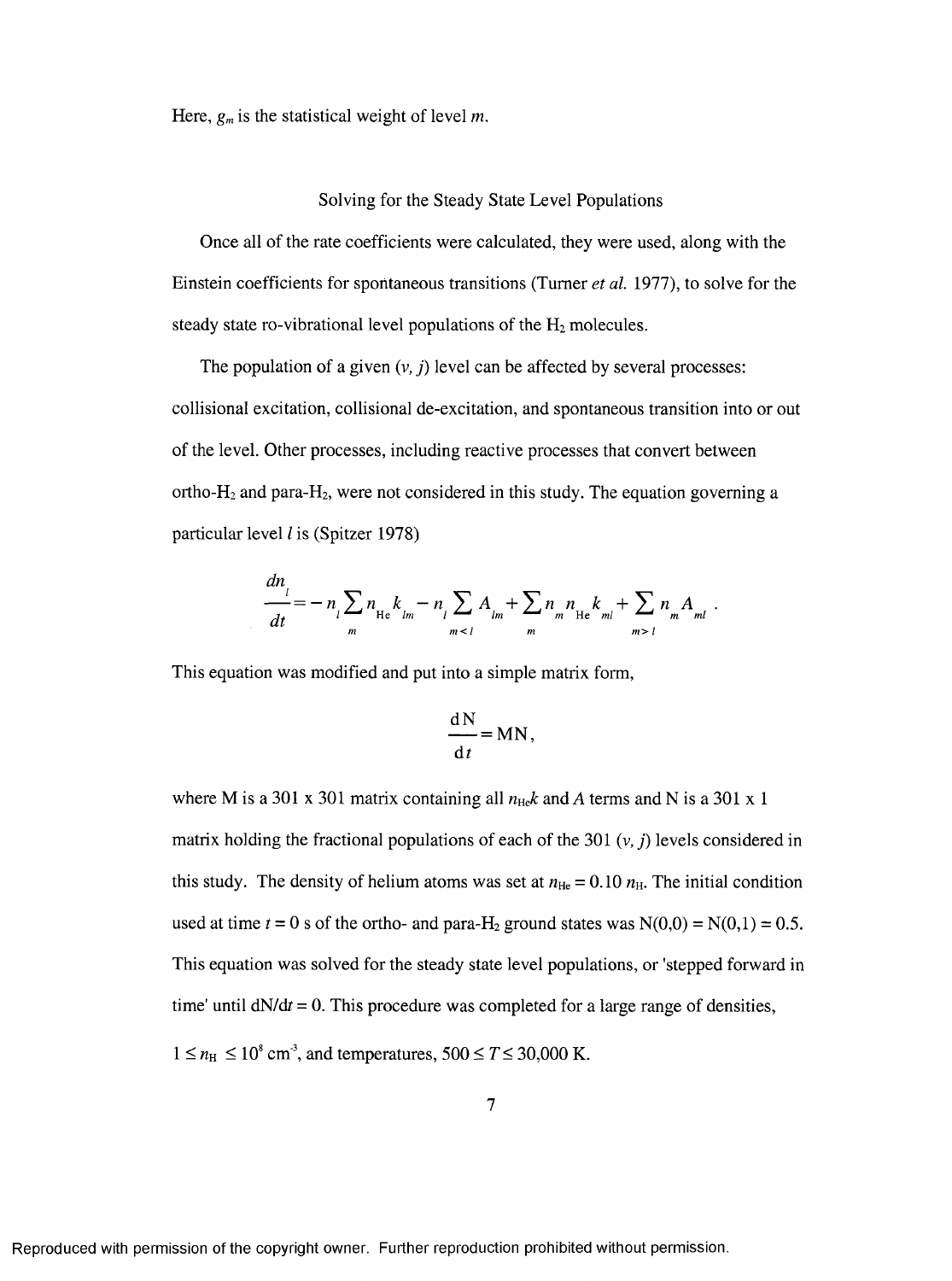#### Calculating the Cooling Rates

The steady state populations  $n_l$  were used in computing  $\Lambda(H_2)$ , the cooling rate per  $H_2$  molecule:

$$
A(H_2) = \sum_{l,m} (E_l - E_m) n_l A_{lm} \text{ erg/s},
$$
  

$$
E_l > E_m.
$$

Once the level populations have reached steady state, the  $H_2$  molecules can lose energy from photons emitted in spontaneous downward transitions. It is assumed that the gas is optically thin at the photonic wavelengths so that the photons escape the cloud, resulting in cooling. This assumption is less reliable for the higher density clouds, where photons are more likely to be reabsorbed before escaping.

#### Analytic Fit to Rate Coefficients

The de-excitation rate coefficients were fitted to an analytic form adopted in Le Bourlot *et al.* (1999):

$$
\log k_{\nu j, \nu' j'}(T) = a + \frac{b}{t} + \frac{c}{t^2} .
$$

The rate coefficient  $k_{y_j, y_j'}(T)$  is in units of cm<sup>3</sup>/s and  $t = (T(K))/1000) + dt$ ; *dt* is a constant adjusted to make sure the rate coefficients don't diverge at low temperatures. The value of *dt* used was 1.471. This fit was performed for seven temperatures in the range  $1000 \le T \le 30,000$  K. Approximately 13,000 rate coefficients were included.

To determine the goodness of the fit,  $\chi^2$  values were calculated. The form used was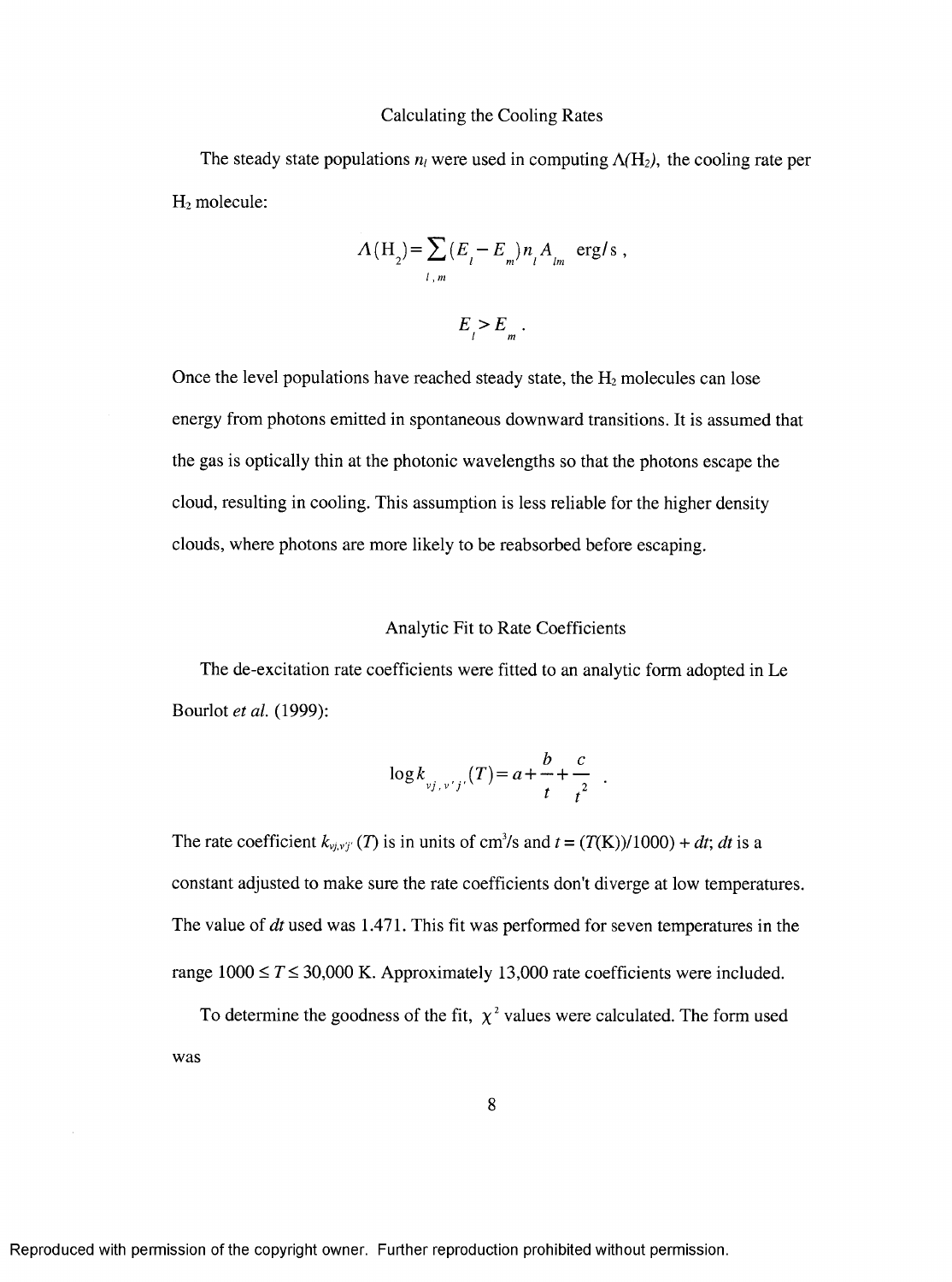$$
\chi^{2} = \sum_{i=1}^{6} \{ [y_{i} - y_{fi}(T_{i})] / \sigma_{i} \}^{2},
$$

where  $y_i$  is the logarithm of the calculated rate coefficient at the  $i^*$  temperature,  $y_{\text{fit}}$  is the analytic form presented above, and the weight factor  $\sigma_i = 3$  for the two lowest temperatures and  $\sigma_i = 1$  otherwise. Figure 1 shows the log  $\chi^2$  values for each transition.



Figure 1. Values of  $log(\chi^2)$  from the analytic fit to de-excitation rate coefficients.

Samples of the fits to the calculated rate coefficients are presented below. Figure 2 shows the fit to a pure rotational transition, and a ro-vibrational transition is shown in Figure 3.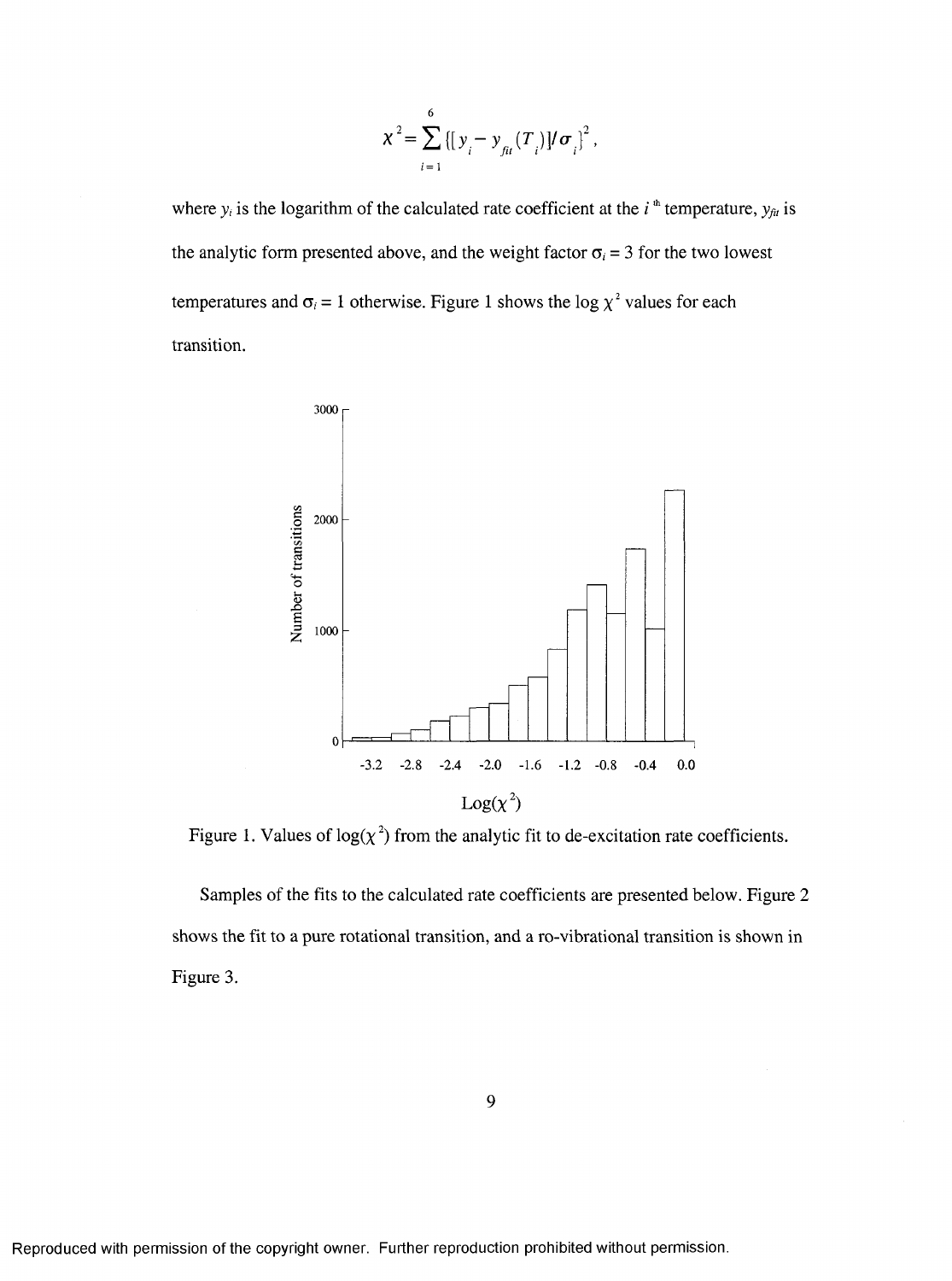

Figure 2. Fit to the calculated rate coefficients for the rotational transition  $(2,10)$  to  $(2,0)$ .



Figure 3. Fit to the calculated rate coefficients for the ro-vibrational transition  $(1,6)$  to  $(0,8)$ .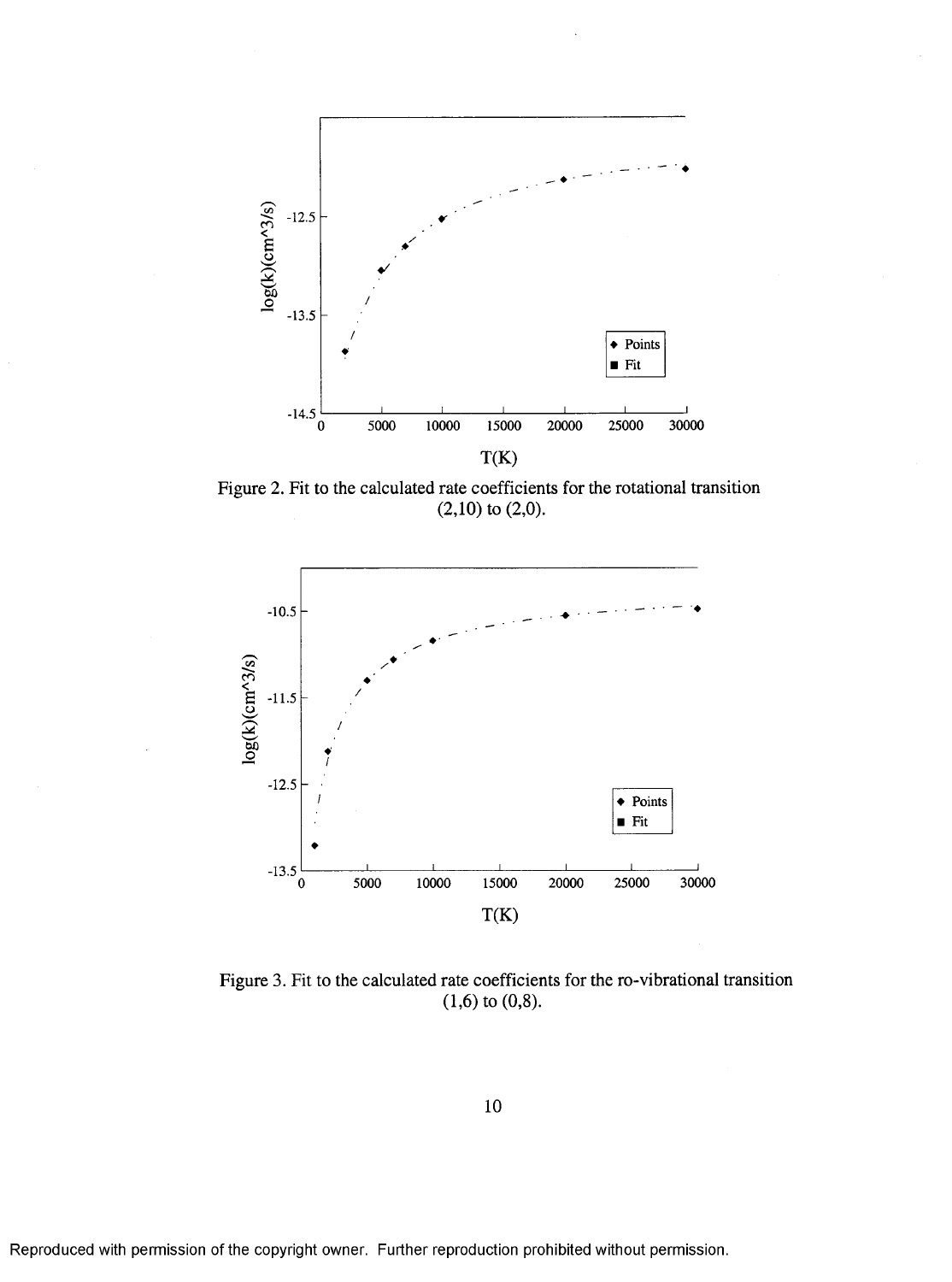#### CHAPTER 3

# CALCULATION RESULTS AND ANALYSIS

# Presentation of Cross Sections

Selected semi-classical and quantum mechanical cross sections for collisions between He and H<sub>2</sub> are presented in Figure 4 (adapted from Balakrishnan *et al.*) 1999b). Within each plot, the error bars for each semi-classical cross section at the lowest temperature shown are the size of the symbol; those for cross sections at higher temperatures are smaller than the symbol. The semi-classical cross sections are larger than the quantum mechanical cross sections at higher temperatures, and drop to zero sharply at low temperatures. It is apparent that the semi-classical calculation provides good results for rotational transitions at temperatures above 6000 K. A comparison between the semi-classical and quantum mechanical cross sections for ro-vibrational transitions shows that the semi-classical calculation will give good results at temperatures above 10,000 K.

#### Analysis of Rate Coefficients

Rate coefficients for ro-vibrational transitions in  $H_2$  due to collisions with helium atoms were calculated in this work with the semi-classical trajectory treatment of

11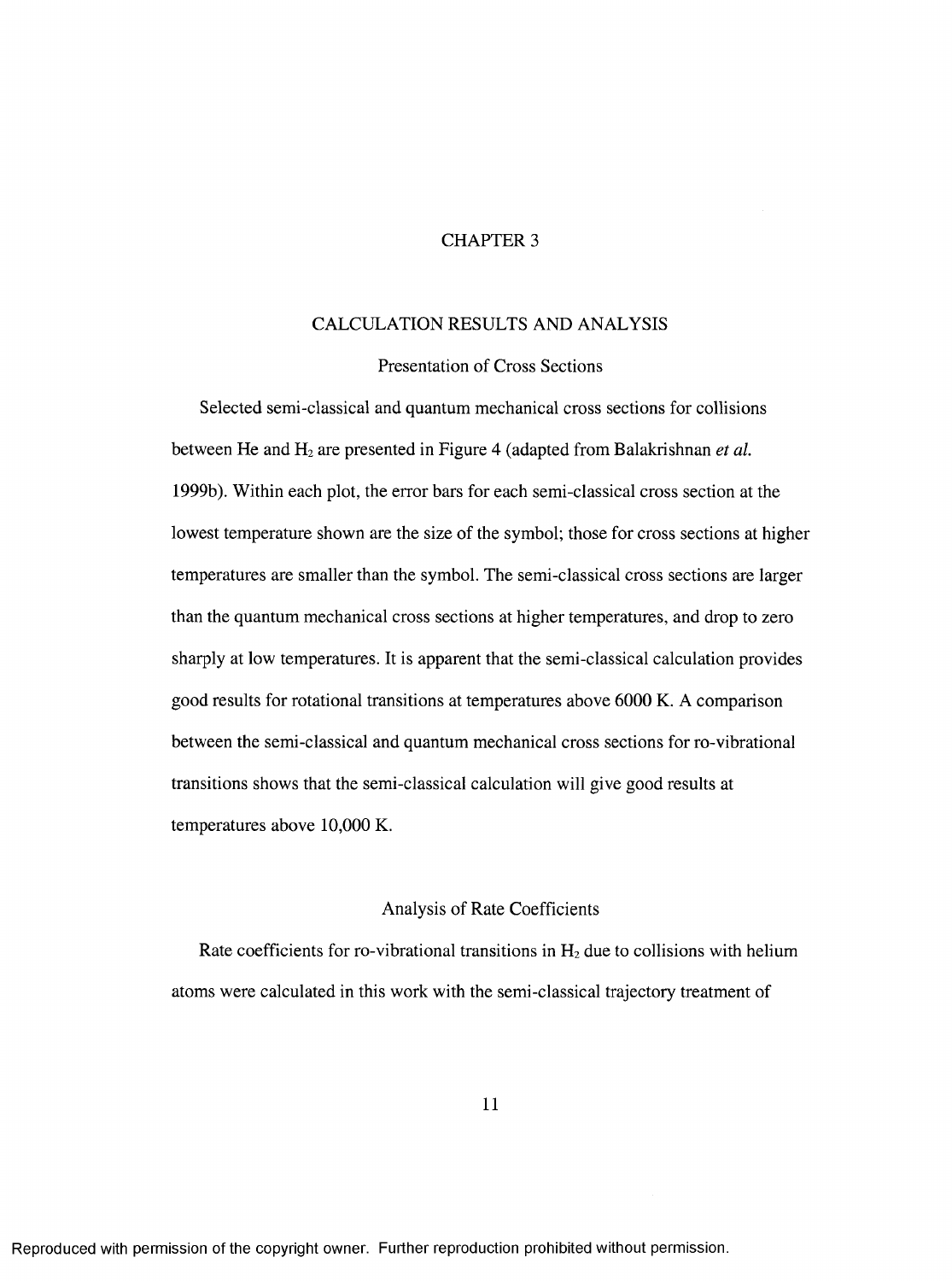

Figure 4. Quantum mechanical cross sections (solid line) from Balakrishnan *et al.* (1999b) and scmi-classical cross sections (solid symbols) from this work for selected rotational transitions.. The error bars for each cross section at the lowest temperature shown are the size of the symbol; those for cross sections at higher temperatures are smaller than the symbol.

He-H<sub>2</sub> collisions described above. The simulations used the Schwenke (1998)  $H_2$ potential and the Muchnick & Russek (1994) He-H<sub>2</sub> potential energy surface (Balakrishnan *et al.* 1999b). These rate coefficients were compared to those calculated by Flower *et al.* (1998). That quantum mechanical calculation used a harmonic oscillator **Hz** potential for vibrational wavefunction calculations and the same **He-Hz** potential energy surface as this study. The rate coefficients of this work were also compared to those presented in Balakrishnan *et al.* (1999a, 1999b). That study used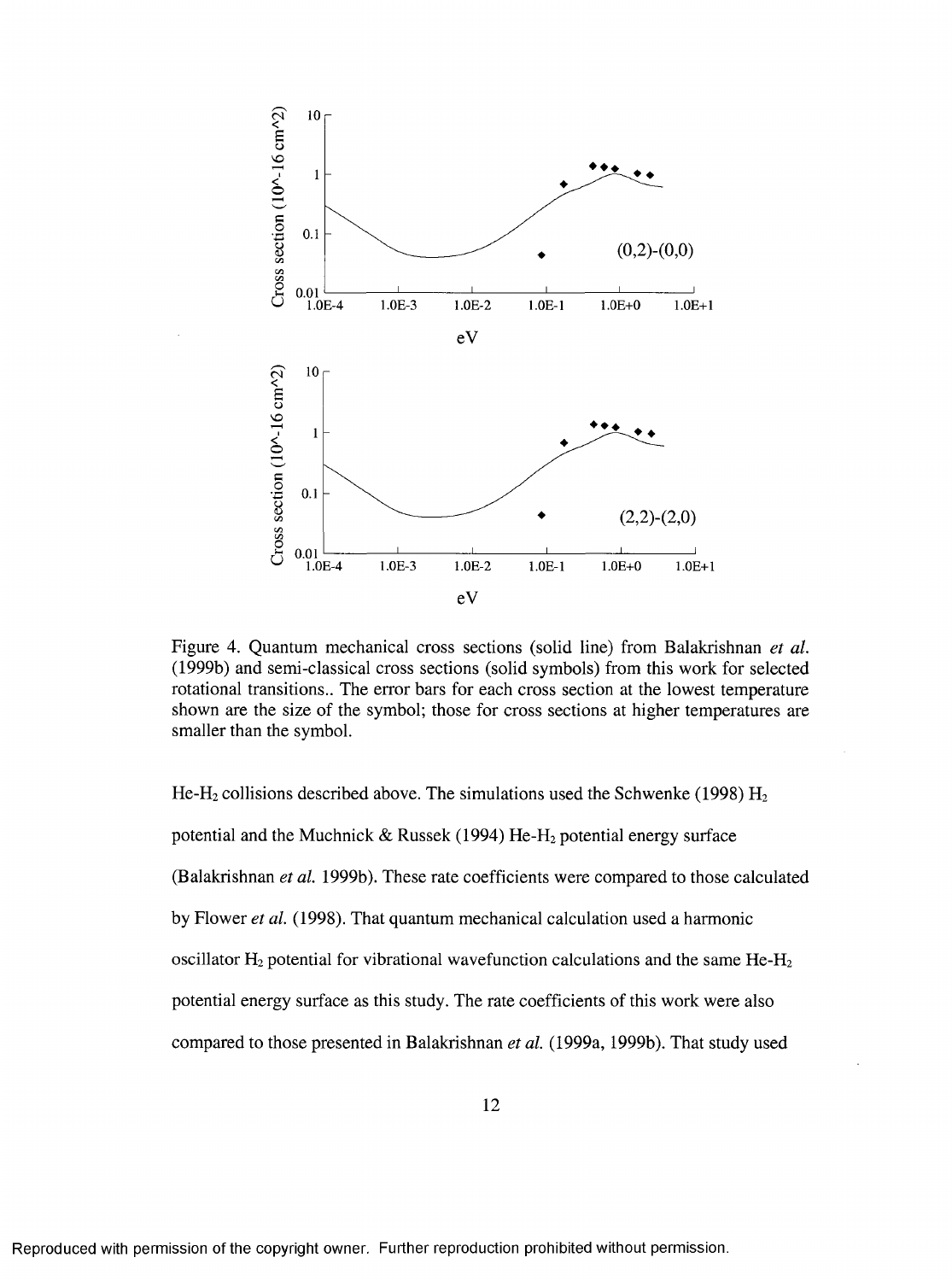the same potentials, the exact vibrational wavefunctions, and did a full quantum mechanical calculation.

In this study, rate coefficients were calculated for transitions involving vibrational levels  $v \le 14$  and rotational levels  $j \le 31$  in the temperature range  $500 \le T \le 30,000$  K. They were compared to the rate coefficients calculated in Flower *et al.* (1998) presented at http://ccp7.dur.ac.uk/cooling by h2/index.html. These rate coefficients are for transitions involving vibrational levels  $v \le 3$  and rotational levels  $j \le 16$  in the temperature range  $100 \le T \le 6000$ K. The rate coefficients calculated in this work were also compared to rate coefficients presented in Balakrishnan *et al.* (1999a, 1999b), which are for transitions involving  $v \le 6$  and  $j \le 11$  in the temperature range  $10 \le T \le 5000$  K.

#### Comparison to Flower *et al.* (1998)

A direct comparison was made at  $T = 2000$  K of de-excitation rate coefficients from the present work with all those published in Flower *et al.* (1998). Of 601 total de-excitation rate coefficients, the majority (536) of those in the present study are higher than those of Flower *et al.* (1998). Of those that are lower, most involve transitions for which  $\Delta v = -1$  and  $\Delta j = 0, 2,$  or 4.

Several plots of rate coefficients from this work and that of Flower *et al.* (1998) for representative pure vibrational, pure rotational, and mixed transitions are presented below. The vertical axes of every plot cover the same range in order to facilitate comparison.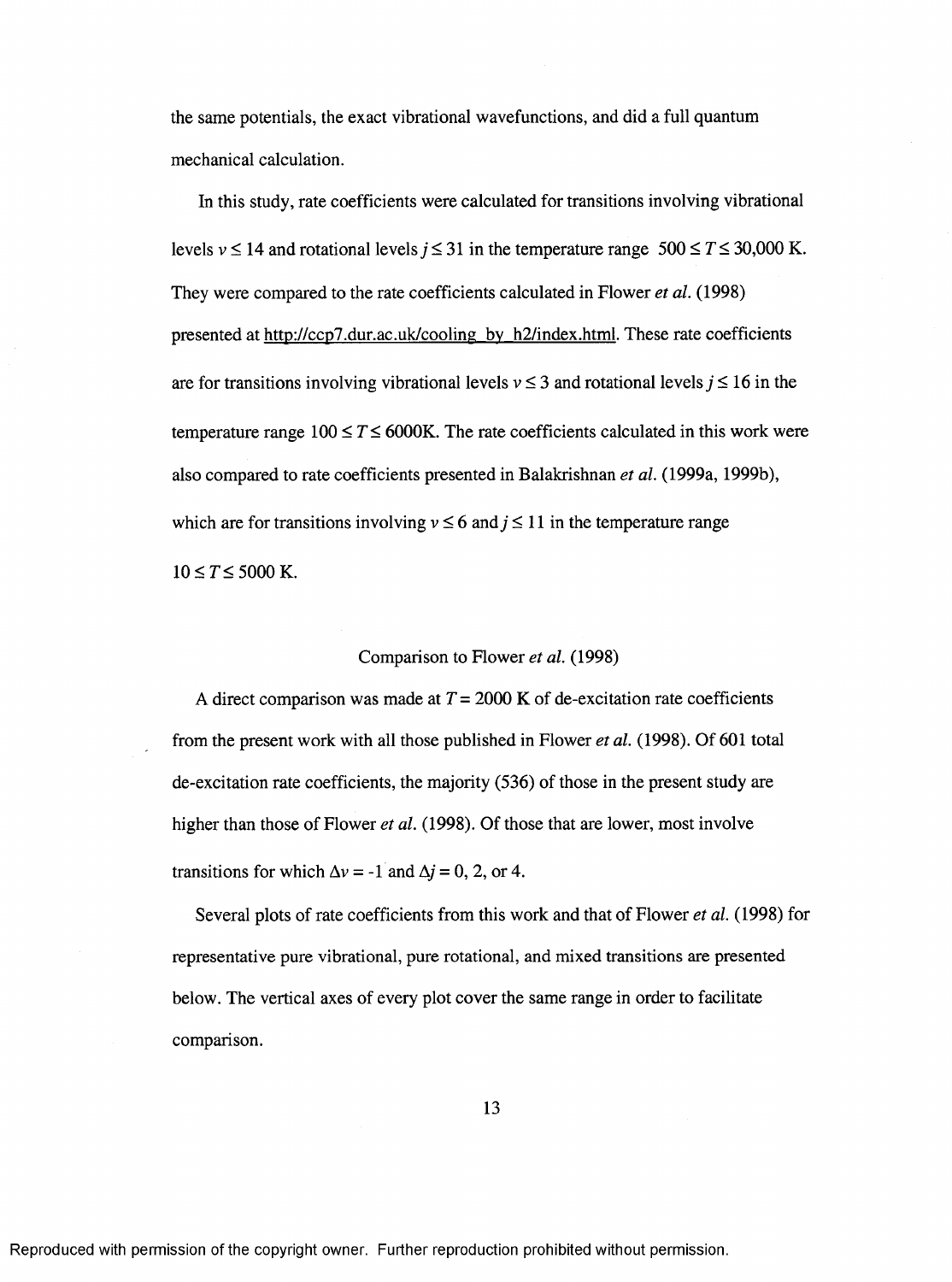

Figure 5. Pure vibrational transition  $(1,5)$  to  $(0,5)$ .

A low-lying pure vibrational transition is shown in Figure 5. This transition is one of the minority for which the semi-classical rate coefficients are lower than those of Flower *et al.* (1998). There is severe disagreement at lower temperatures; the rate coefficients of this work often do not approach those of Flower *et al.* (1998) until



Figure 6. Pure vibrational transition  $(2,6)$  to  $(1,6)$ .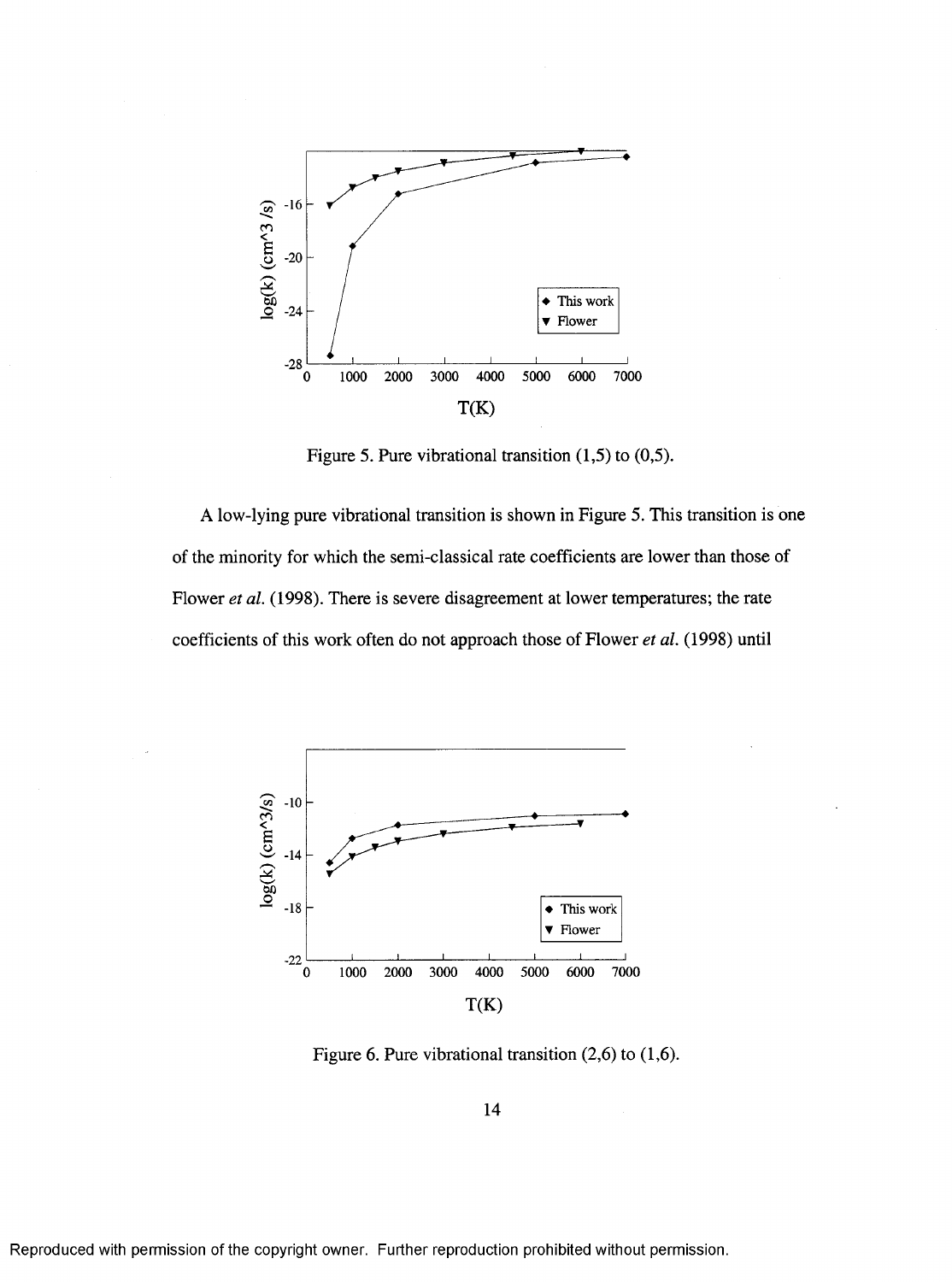temperatures of several thousand degrees. This trend is also seen in the  $\Delta v = -1$  pure vibrational transitions  $(1,2)$  to  $(0,2)$ ,  $(1,3)$  to  $(0,3)$ , and  $(1,4)$  to  $(0,4)$ , but not for those originating in levels with  $v = 1, j > 5$ .

Two pure vibrational transitions from slightly higher levels are represented in Figures 6 and 7. Following the general trend, agreement improves with increasing temperature.



Figure 7. Pure vibrational transition (3,7) to (1,7).

Several pure rotational transitions are shown for  $|\Delta j| = 2, 4, 6$ , and 8 in Figures 8 through 12. The largest disagreements for transitions are generally found at *T* = 500 K; as temperature increases, the discrepancies decrease. Rate coefficients from the present study are higher than those of Flower *et al.* (1998) in all eases shown. At higher temperatures  $(T > 2000 \text{ K})$  agreement ranges from within a few percent to about 15%.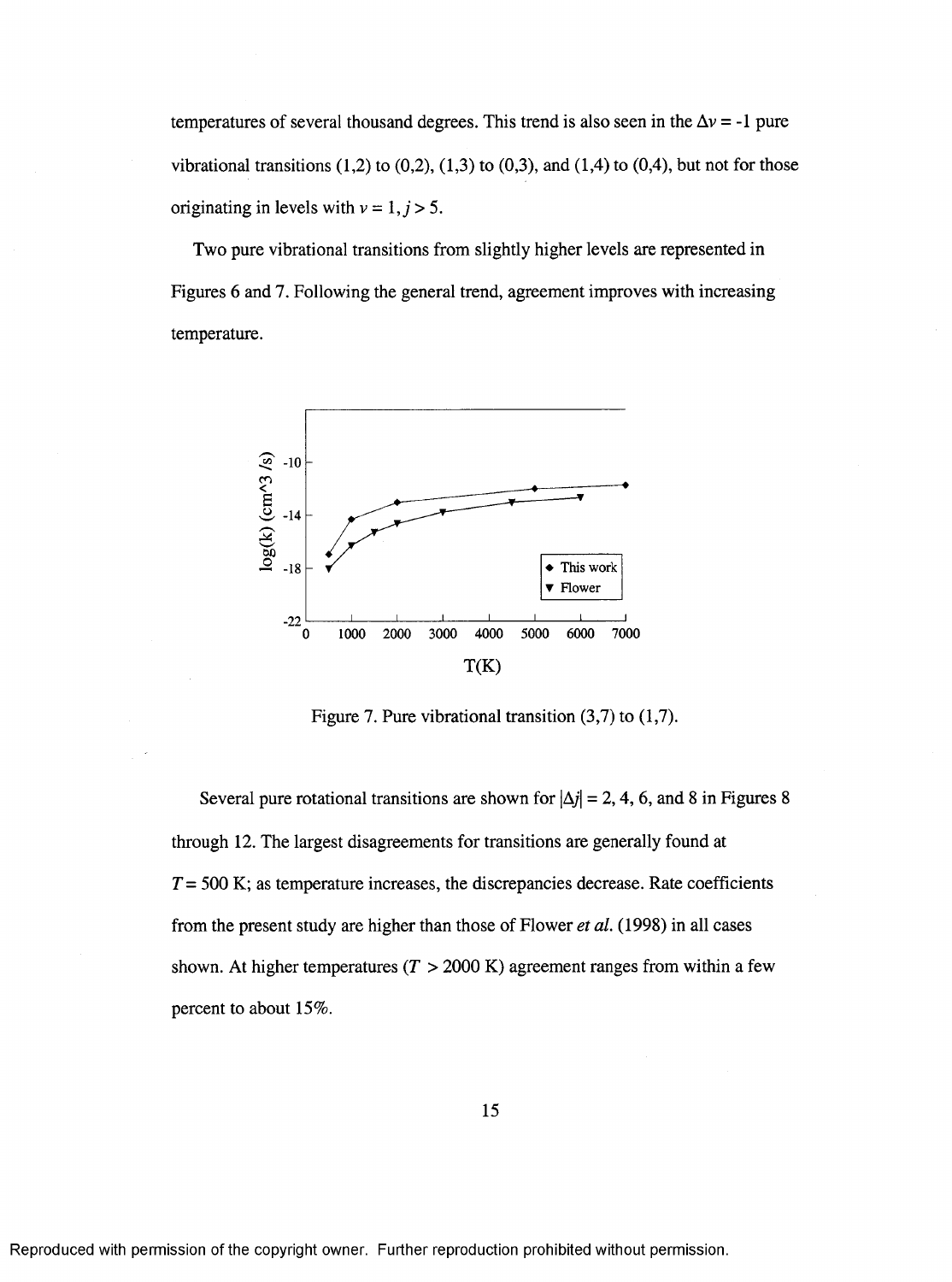

Figure 8. Pure rotational transition  $(0,2)$  to  $(0,0)$ .



Figure 9. Pure rotational transition (1,7) to (1,3).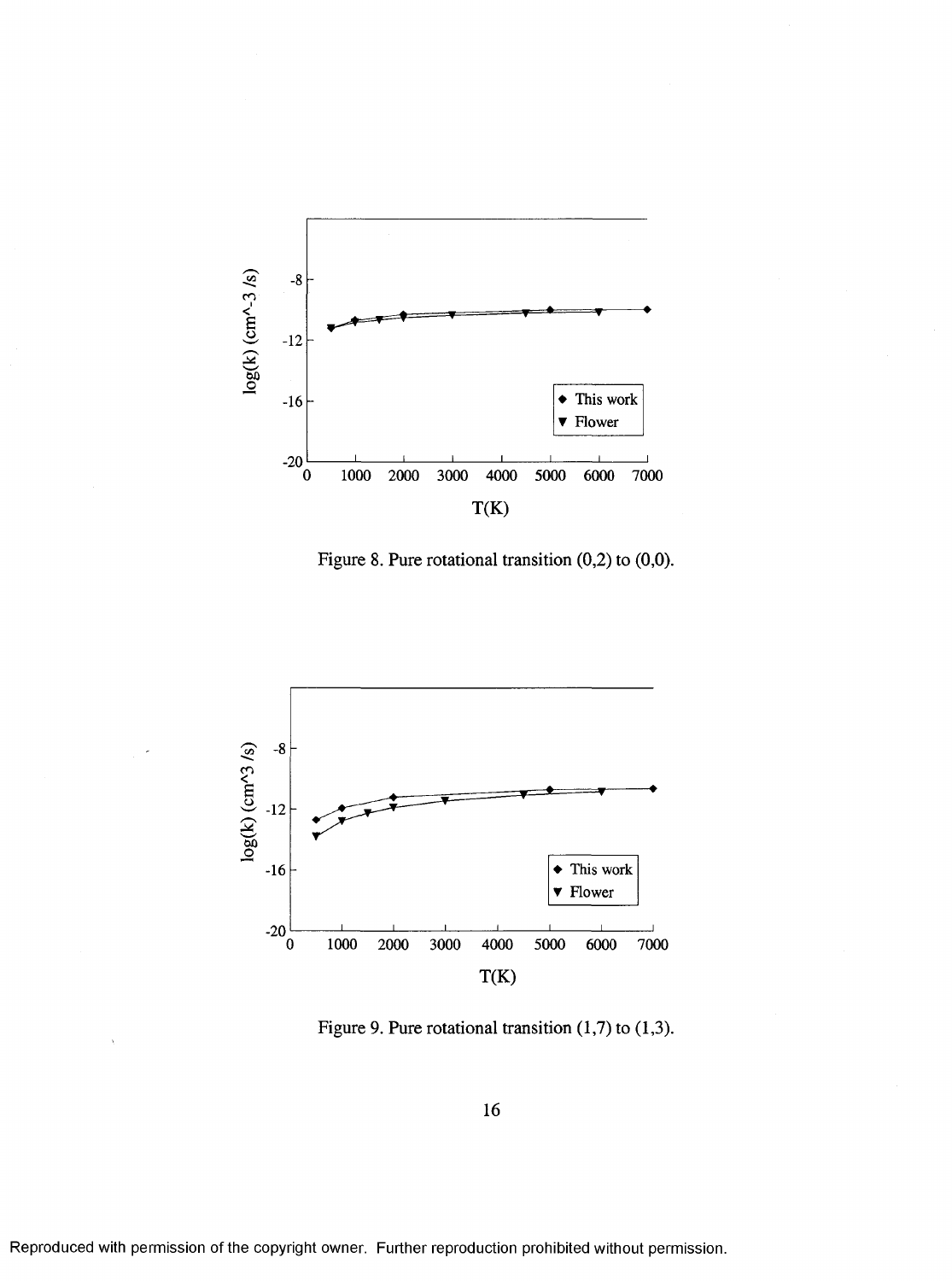

Figure 10. Pure rotational transition (2,4) to (2,0).



Figure 11. Pure rotational transition (3,7) to (3,1).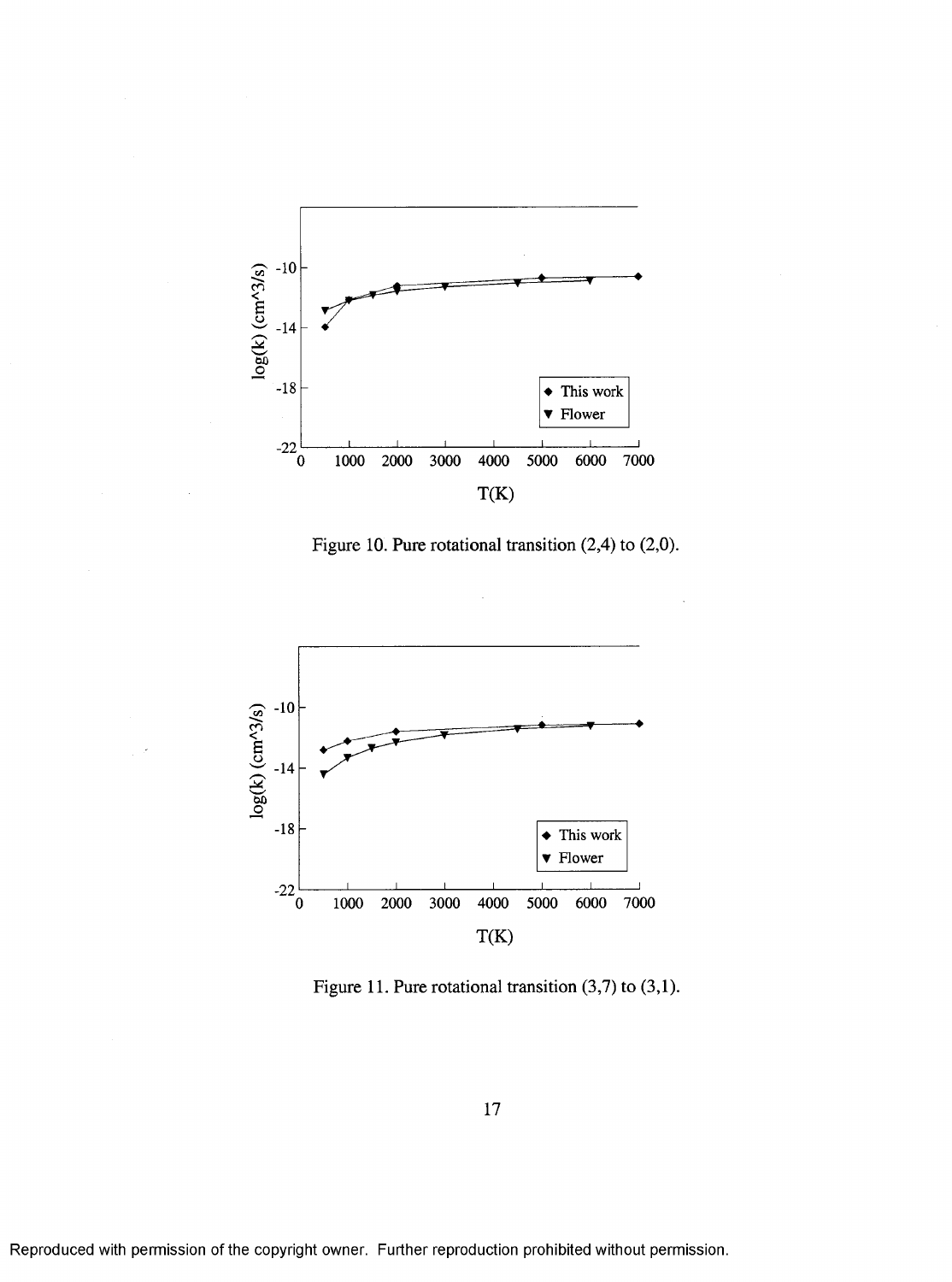

Figure 12. Pure rotational transition (3,8) to (3,0).

An example of a low-lying ro-vibrational transition is shown in Figure 13. The agreement at  $T = 500$  K is unusually good.



Figure 13. Ro-vibrational transition (1,6) to (0,8).

The comparison of all rate coefficients at  $T = 2000$  K illuminated those for which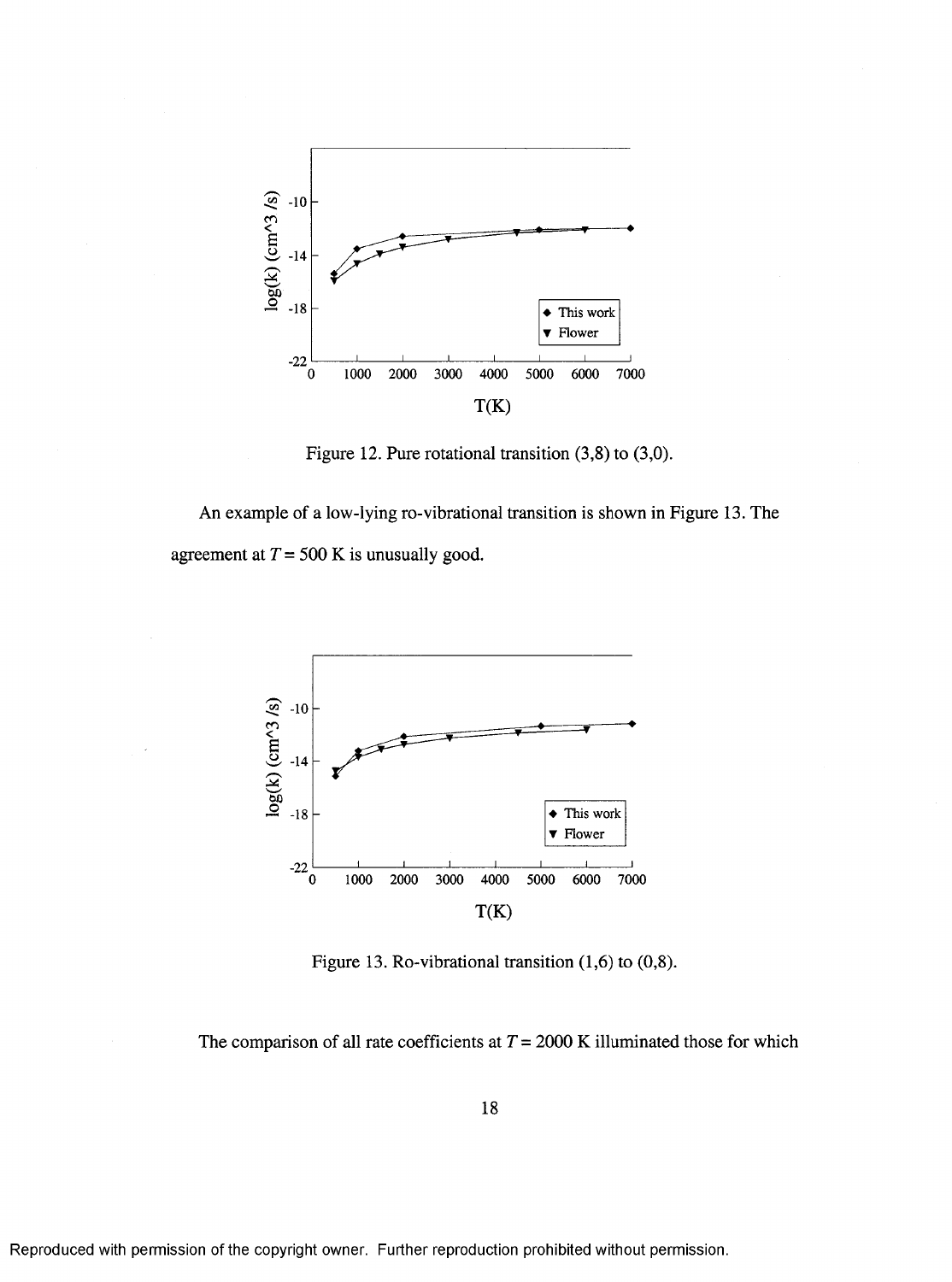discrepancies between this work and Flower *et al.* (1998) are highest. All of these rate coefficients differ by over three orders of magnitude, and all represent transitions to or from a rotational level higher than  $j = 6$ . The various energies of each transition differ by as much as a factor of ten and are not abnormally high or low; the average energy corresponds to  $T \approx 3500$ K. These were transitions with  $\Delta v = \pm 1$ , 2, and 3 and  $\Delta i = \pm 6$ , 8, 10, and 12.

This comparison also revealed those rate coefficients with the best agreement (within 10% or less) at  $T = 2000$  K. These represent ro-vibrational transitions with  $\Delta v = 0$  or -1 and  $\Delta j = -2$ , 6, or 8. The average energy of these transitions corresponds to  $T \approx 800$  K.

Analysis of the two sets of rate coefficients shows that the majority of rate coefficients calculated in this work are higher than those calculated in Flower *et al.* (1998), and that agreement ranges from a few percent to several orders of magnitude (at low temperatures). Rate coefficients from the present work for low-lying pure vibrational transitions from levels  $v = 1, j \le 5$  at low temperatures are evidently quite unreliable. In general rate coefficients for pure rotational transitions calculated in this work agree well with those of Flower *et al.* (1998). The worst agreement comes from transitions originating in rotational levels  $j \geq 8$  with average transitional energies of corresponding temperature  $T \approx 3500$  K. The best agreement comes from transitions between some closely spaced ( $T \approx 800 \text{ K}$ ) levels. In all cases, agreement between rate coefficients calculated in this work and that of Flower *et al.* (1998) increases with increasing temperature.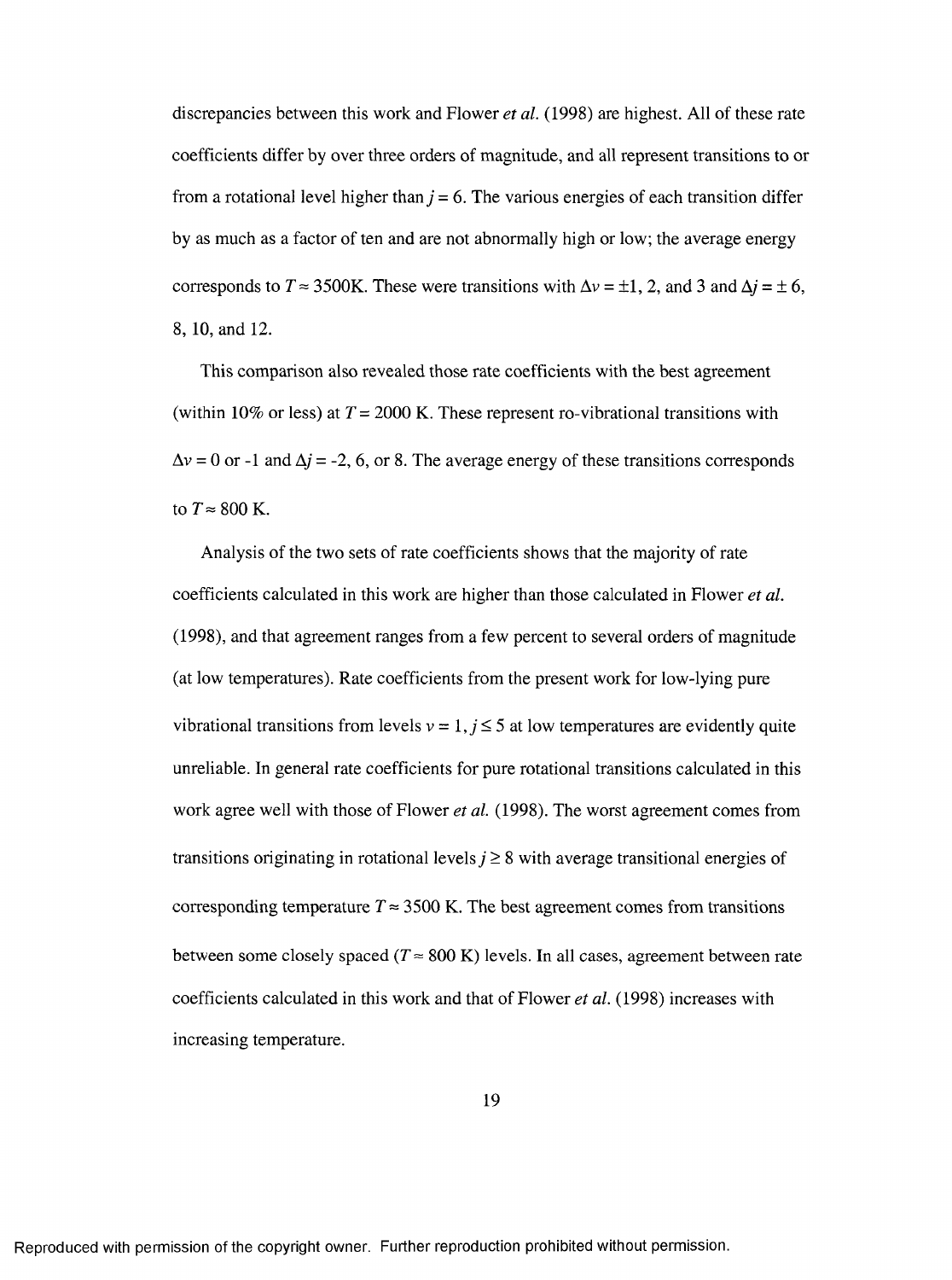#### Comparison to Balakrishnan *et al.* (1999a, 1999b)

In Balakrishnan *et al.* (1999b) a comparison was carried out of the quasi-classical trajectory method to the full quantum mechanical method of calculating cross sections for He-H2 collisions. It was concluded that the quasi-classical trajectory method is only dependable for energies above 0.5 eV for pure rotational transitions and above 1 eV for ro-vibrational transitions. A comparison of the rate coefficients from this work with those of Balakrishnan *et al.* (1999b) agrees with this conclusion.

A representative pure rotational transition is depicted in Figure 14. It is clearly seen that agreement between quasi-classical and quantum mechanical calculations is better at high temperatures.



Figure 14. Rotational transition  $(0,5)$  to  $(0,1)$ .

A comparison of several rate coefficients *a tT =* 2000 K for pure rotational transitions from this work and that of Balakrishnan *et al.* (1999b) is shown in Table 1. Even for transitions within the higher vibrational levels, agreement is within a factor of 1.5.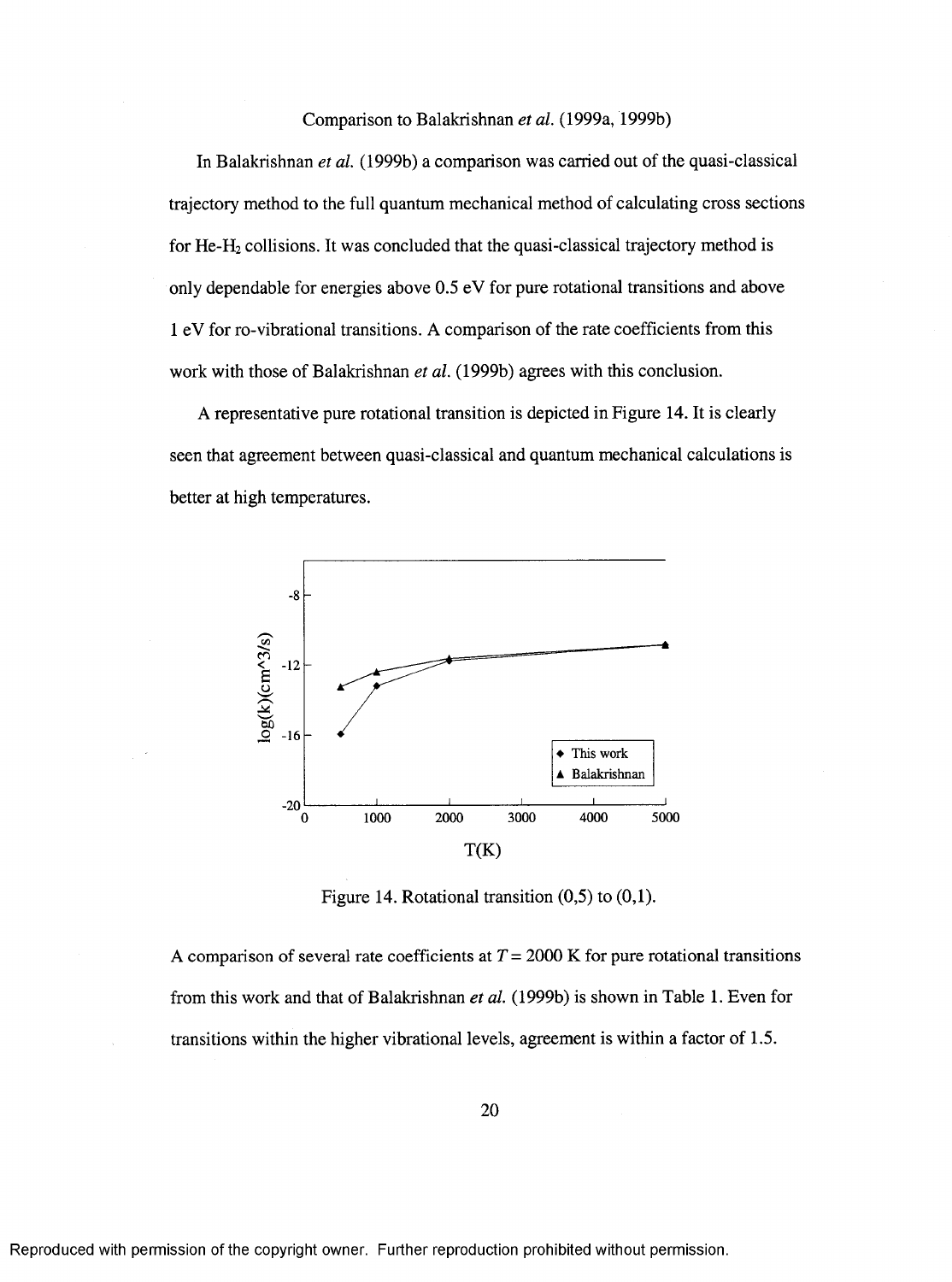| vj, v'j' | This work  | Balakrishnan |
|----------|------------|--------------|
| 22,20    | 6.97E-11   | 4.69E-11     |
| 24,20    | 6.16E-12   | 4.83E-12     |
| 24,22    | 5.88E-11   | 4.96E-11     |
| 32,30    | 7.69E-11   | 5.35E-11     |
| 34,30    | 8.07E-12   | $6.64E-12$   |
| 34,32    | 7.15E-11   | 6.05E-11     |
| 44,40    | 9.66E-12   | 8.63E-12     |
| 44,42    | 8.31E-11   | 7.21E-11     |
| 46,44    | 6.80E-11   | 4.63E-11     |
| 54,50    | $1.22E-11$ | 1.08E-11     |
| 54,52    | 9.85E-11   | 8.44E-11     |
| 56,52    | $1.67E-11$ | 1.34E-11     |
| 64,60    | 1.51E-11   | 1.31E-11     |
| 64,62    | 1.12E-10   | 9.73E-11     |
| 66,62    | 2.09E-11   | $1.77E-11$   |

Table 1. Rate coefficients (in units of  $cm<sup>3</sup>/s$ ) for pure rotational transitions at  $T = 2000 \text{ K.}$ 



Figure 15. Ro-vibrational transition  $(0,1)$  to  $(1,3)$ .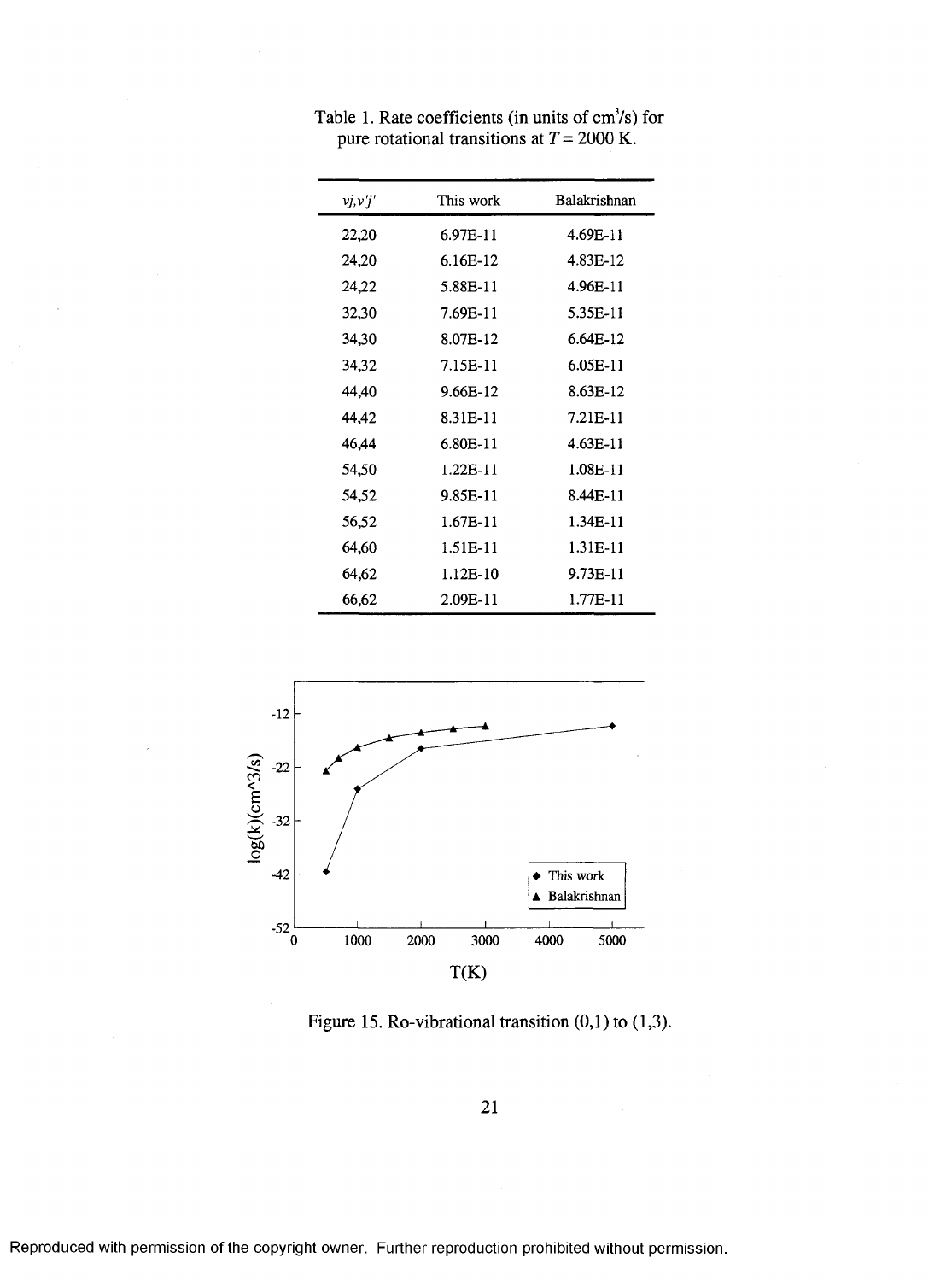In Figure 15, rate coefficients for a representative ro-vibrational transition are shown. Agreement between the two calculations is poor, but shows signs of improving at high temperatures.

The rate coefficients calculated in this work appear to support the conclusion of Balakrishnan *et al.* (1999b) that the quasi-classical calculations, especially those for ro-vibrational transitions, are unreliable at low temperatures.

#### Time to Equilibrium

The timescale for the  $H_2$  level populations to come to equilibrium depends on the temperature and density of the cloud, as well as the initial level distribution. Once the steady state populations were determined, the cooling function was evaluated. Steady state is attained when  $\frac{dn_{v}}{dt} = 0$ ; that is, when the level populations are redistributed from their initial values (half in level  $(0,0)$  and half in level  $(0,1)$ ) to all levels. In low density, low temperature models, the time to equilibrium was on the order of thousands of years. In high density, high temperature models the timescale was much shorter at one year or less. One representative system is presented in Figure 16, which shows how the fractional populations of the  $(0,0)$  and  $(0,1)$  levels change with time. At  $T = 1000 \text{ K}$ ,  $n_H = 10^4 \text{ cm}^3$ , the timescale to equilibrium is about ten years.

#### Hz Steady State Level Populations

The extent to which the higher ro-vibrational levels are populated in steady state was investigated. For  $T < 2000$  K and  $n_H < 100$  cm<sup>3</sup>, there is not significant population above the lowest 10 or so levels. Thus the cooling associated with these clouds comes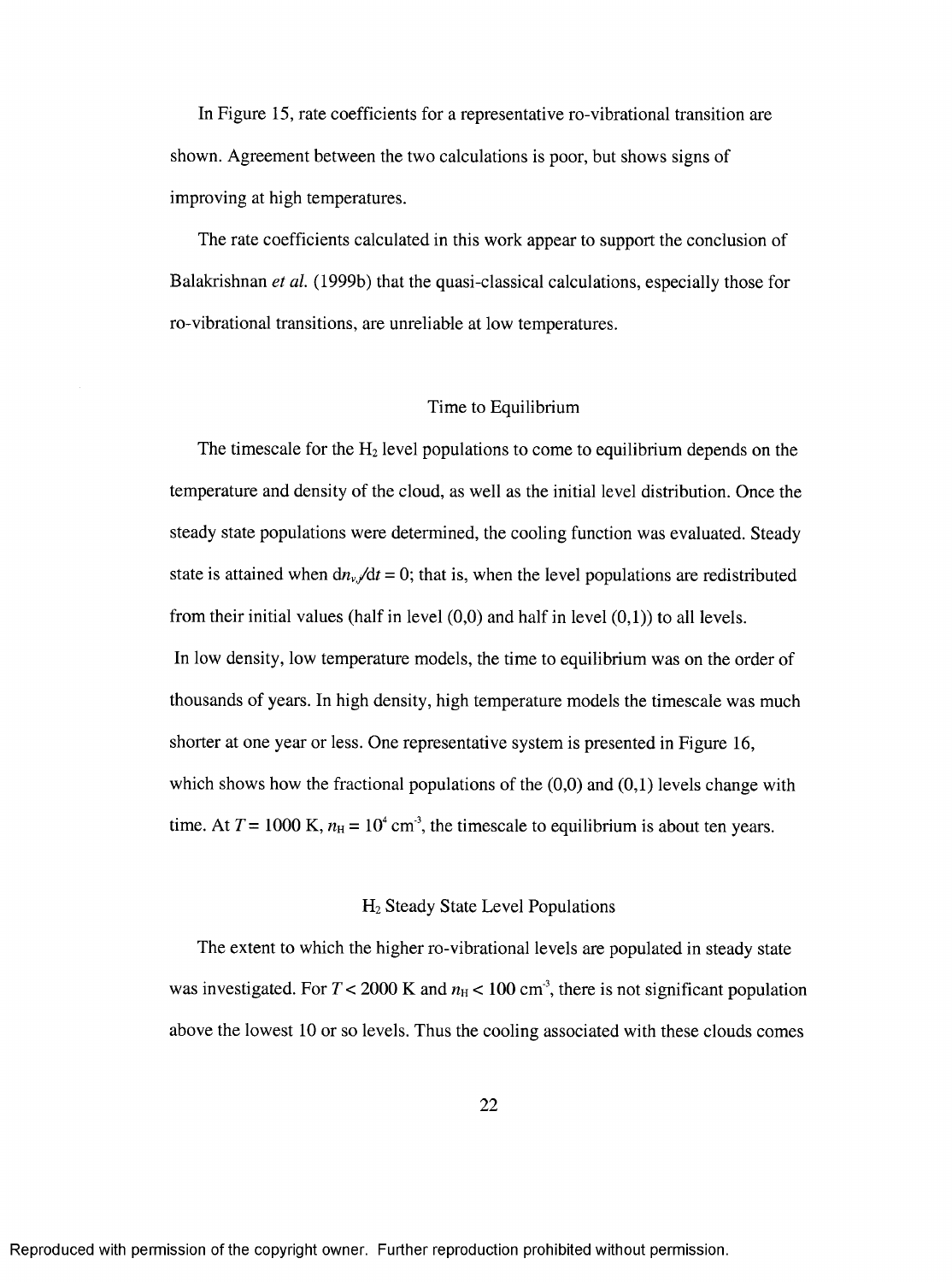

Figure 16. Time to equilibrium for levels (0,0) and (0,1) at  $T = 1000$  K,  $n_H = 10^4$  cm<sup>-3</sup>.

primarily from rotational transitions within the  $v = 0$  manifold. As temperature and density increase, so do the populations of higher ro-vibrational levels. Not until *T >* 5000 K and  $n_H > 10^7$  cm<sup>3</sup> is it likely that the highest levels will be populated.

# Steady State Populations Compared With Local Thermodynamic

#### Equilibrium

A comparison was made of the steady state populations obtained and those that would occur in local thermodynamic equilibrium (LTE) as described by the Boltzmann distribution: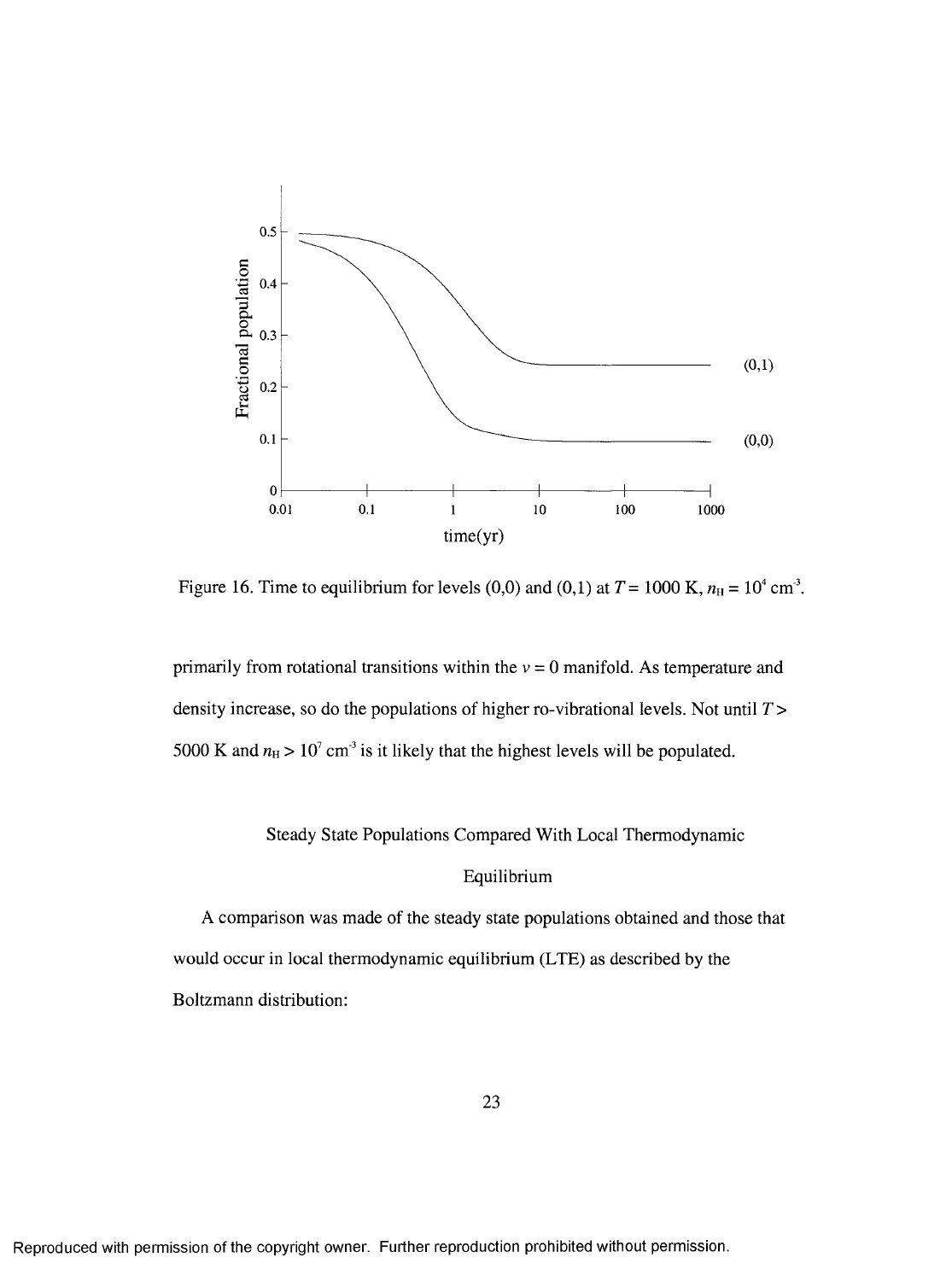$$
\frac{n_2}{n_1} = \frac{g_2}{g_1} e^{-\left(E_2 - E_1\right)l k_B T}.
$$

The populations of several ro-vibrational levels relative to the ground state were calculated for LTE and compared to those in this work. A sample of these values in the high temperature, high density regime is presented in Table 2. The index value represents the ordered rank of the ro-vibrational level by energy, where index 0 refers to  $(0,0)$ , the para-H<sub>2</sub> ground state.

| index | v, j | Steady state | <b>LTE</b> |
|-------|------|--------------|------------|
| 5     | 0,5  | 2.901        | 2.904      |
| 10    | 1,1  | 0.549        | 0.550      |
| 29    | 2,5  | 0.924        | 0.930      |
| 41    | 3,3  | 0.396        | 0.400      |
| 55    | 4,1  | 0.111        | 0.112      |
| 100   | 6,3  | 0.0987       | 0.100      |
| 296   | 14,3 | 0.0130       | 0.0133     |

Table 2. Comparison of level populations relative to the ground state,  $N(v, j)/N(0, 1)$ , at  $T = 10,000$  K and  $n<sub>H</sub> = 10<sup>8</sup>$  cm<sup>-3</sup>.

At low temperatures, the steady state level populations are only similar to LTE populations for the first few ro-vibrational levels. Even at the highest density considered,  $n_{\text{H}} = 10^8 \text{ cm}^3$ , the level populations are not even close to LTE at  $T = 1000$  K. By  $T = 5000$  K, however, the high density cases do match up with LTE. The departures from LTE decrease on average as temperature increases. At a given temperature, the departures from LTE are larger for higher energy levels. Eor the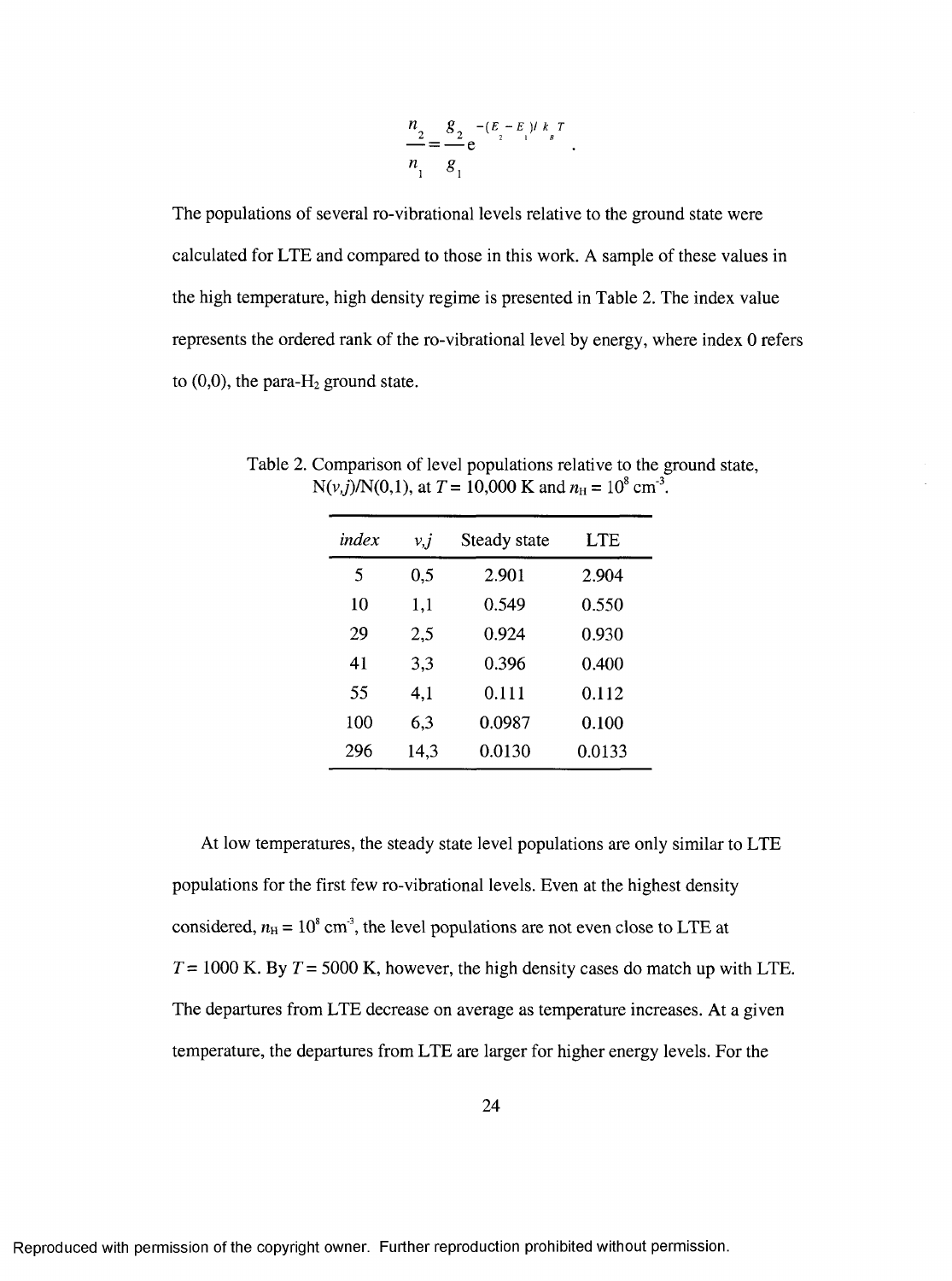highest temperatures and densities, these departures are quite small; the uppermost levels are within about 3% of LTE. It appears that the He-H<sub>2</sub> systems considered here cannot be approximated by LTE except for high densities and  $T \geq 5000$  K.

#### Cooling

The cooling function was calculated in the temperature range  $500 \le T \le 20,000$  K and for densities  $1 \le n_H \le 10^8$  cm<sup>3</sup>. It only includes the effects (excitation and deexcitation) collisions with helium atoms have on the  $H_2$  ro-vibrational level populations. Hydrogen molecules and atoms are other likely collision partners in real astrophysical situations, and their effects would have to be included for a complete calculation of the cooling function. The purpose of this study was to compute the contribution of He collisions to the cooling function.

The results are presented in Figure 17. The points labeled "LTE" represent the cooling function in local thermodynamic equilibrium, calculated from  $H_2$  level populations determined from the Boltzmann distribution. For high temperatures and densities of  $10^7$  and  $10^8$  cm<sup>3</sup>, the cooling from He matches that in LTE.

The cooling function calculated in this work was compared, as seen in Eigure 18, with that computed in Le Bourlot *et al.* (1999) for  $500 \le T \le 10,000$  K and  $n_{\rm H}$  = 10 cm<sup>3</sup>. (The Le Bourlot data points were extracted from NASA ADS using Dexter.) The Le Bourlot cooling function is also that due only to collisions with helium atoms. The cooling function from this work is slightly larger at higher temperatures. The Le Bourlot study included vibrational levels only up to  $v = 3$  and a

25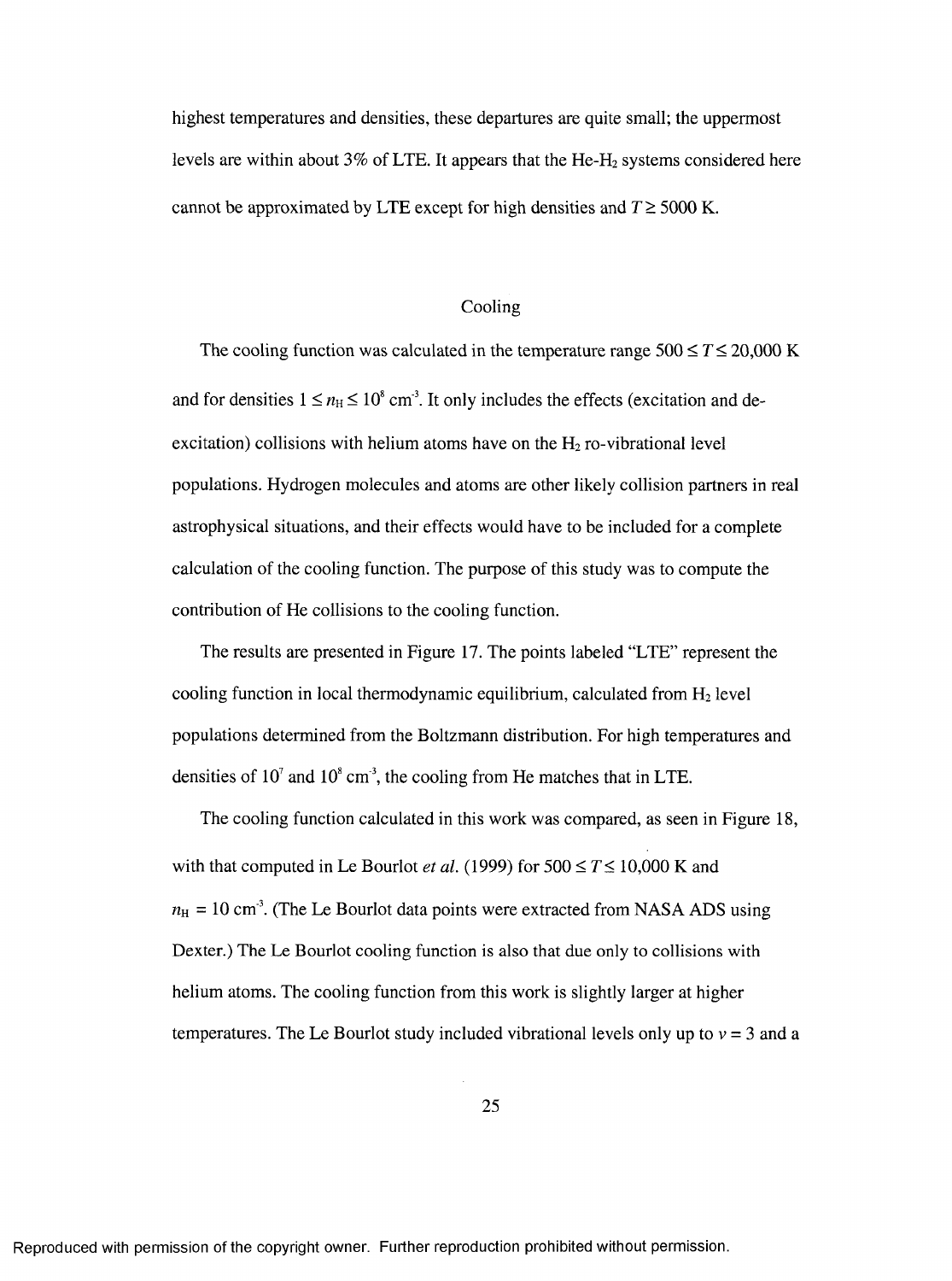

Figure 17. The cooling function  $\Lambda$ ;  $n_{\text{He}} = 0.1 n_{\text{H}}$ .

26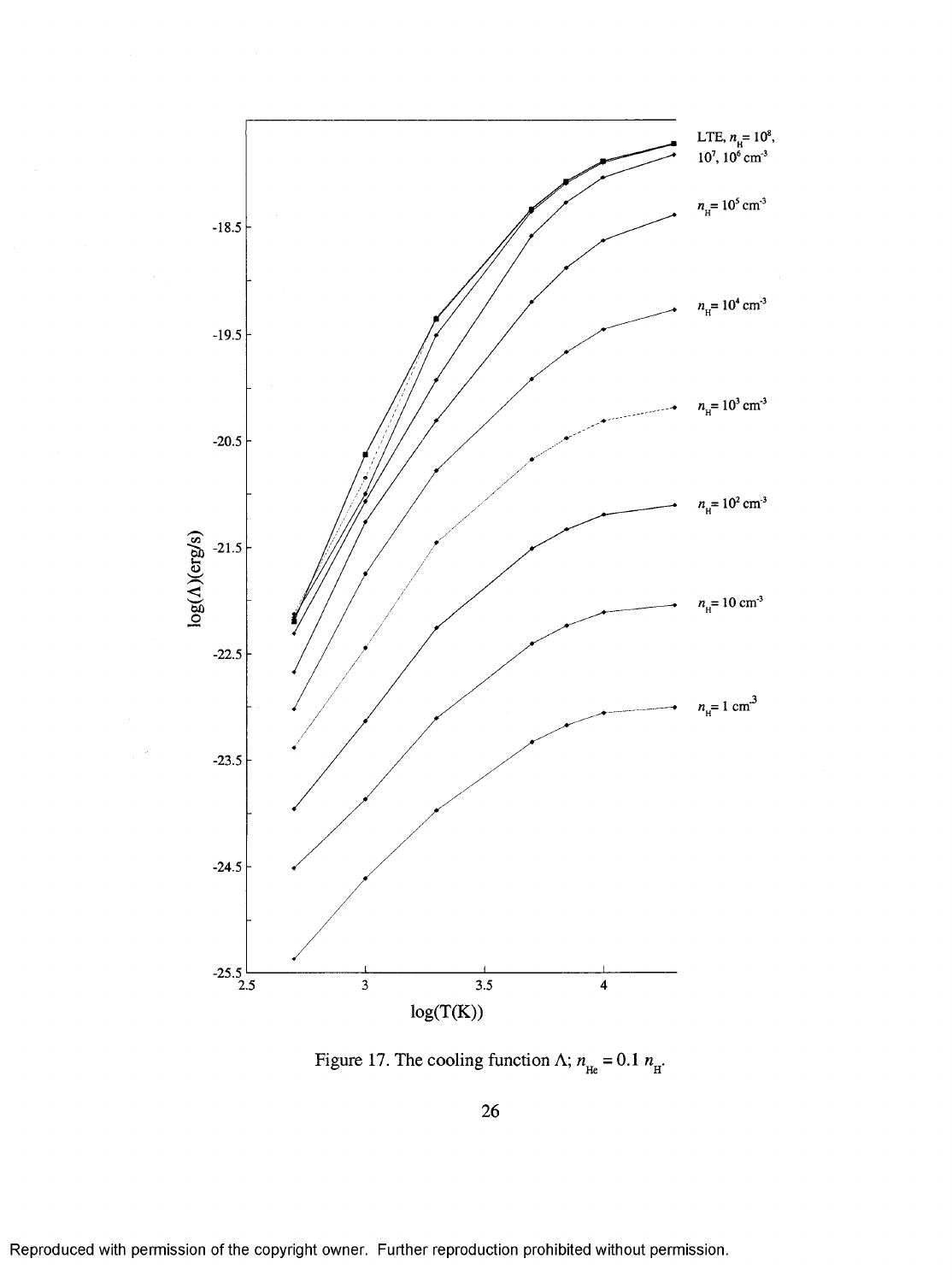limited set of  $j$ -values corresponding to approximately the first 50 ro-vibrational levels; this study included all 301 ro-vibrational levels. However, it is not likely that the difference in cooling functions is due to the inclusion of higher levels because those levels are only sparsely populated at  $n_H = 10 \text{ cm}^3$ ; the cooling comes mostly from spontaneous transitions out of the lower levels. It is more likely that the cooling function calculated in this work is higher because the majority of rate coefficients in this work were higher than those from Flower *et al.* (1998), which were used in the Le Bourlot study.



Figure 18. Cooling function at  $n_{\text{H}} = 10 \text{ cm}^3$ ;  $n_{\text{He}} = 0.1 n_{\text{H}}$ .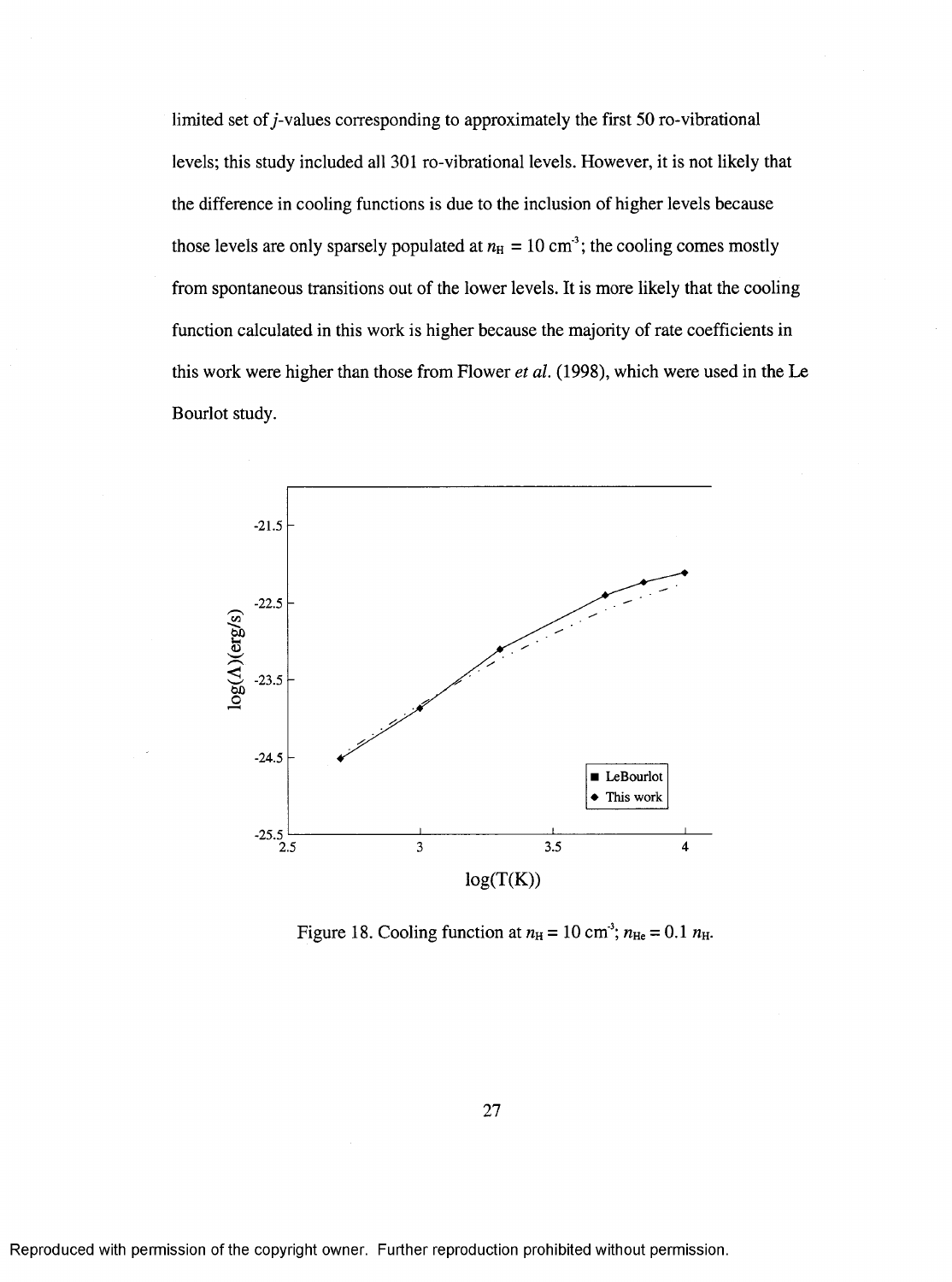#### CHAPTER 4

#### **CONCLUSION**

In this study, the rate coefficients for  $H_2$  ro-vibrational transitions induced by He collisions were calculated using the semi-classical method. These were compared with corresponding rate coefficients computed using quantum mechanical methods. The semi-classical method yields good results for high temperatures and for pure rotational transitions, but is unreliable at low temperatures, especially concerning ro-vibrational transitions.

The cooling function for a wide range of temperature and density was presented. Good agreement was found when compared with the calculation of Le Bourlot *et al.* (1999) at  $n_{\rm H}$  = 10 cm<sup>3</sup>. The cooling function is less than that calculated under thermodynamic equilibrium conditions except for high temperatures and densities.

In order to interpret the spectral observations of molecular hydrogen emissions, rate coefficients describing the collisions which preclude emission must be known. It most likely cannot be assumed that the gas cloud is in thermal equilibrium except for regions of very high temperature and density. Cooling by helium atoms is important in many astrophysical regions, especially in clouds where most or all of the hydrogen is in molecular form. A quantum mechanical treatment would be best if possible, but a semi-classical study may be suitable at high temperatures.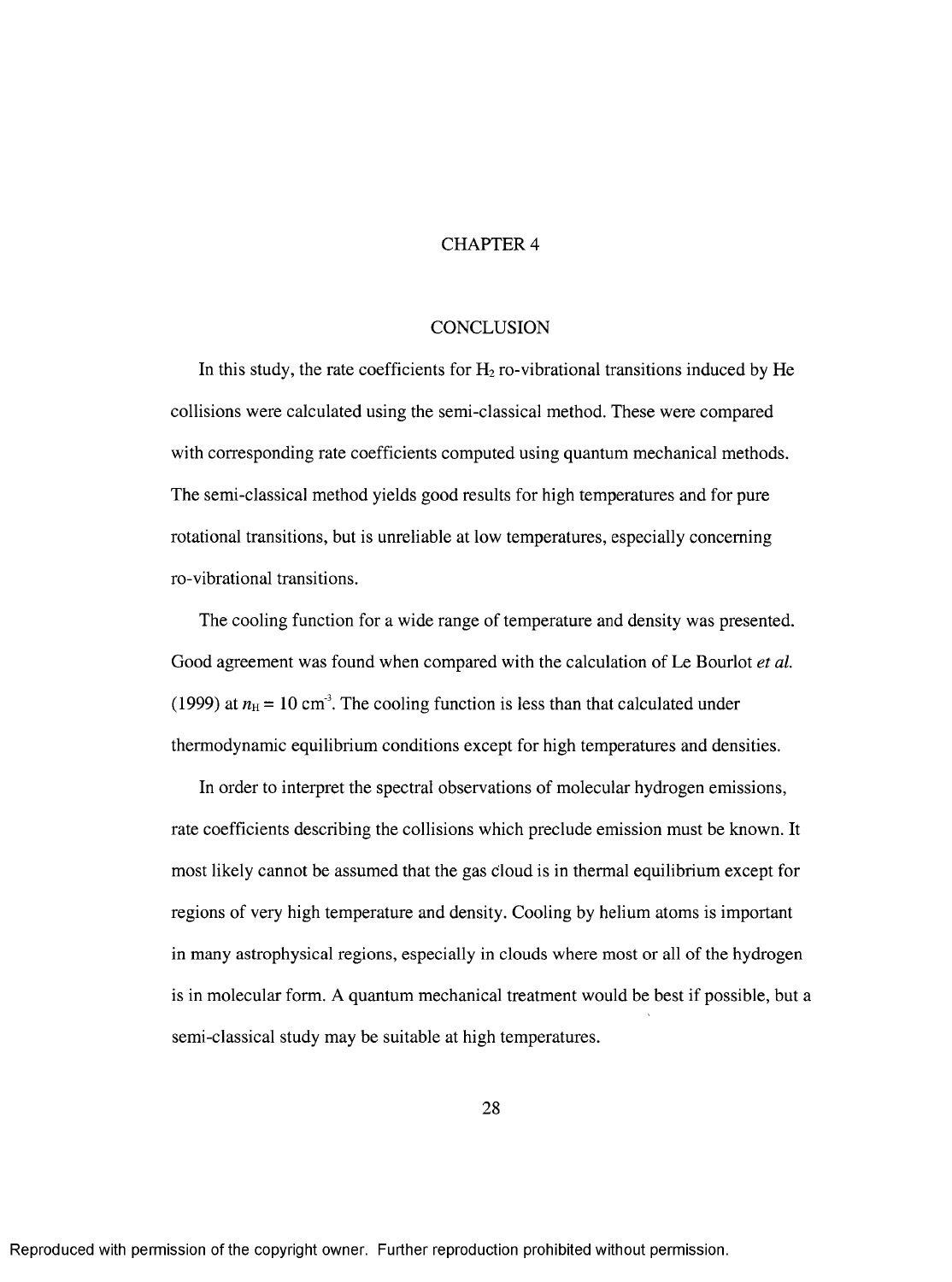#### REFERENCES

- Balakrishnan, N., Forrey, R. C., & Dalgamo, A. 1999, ApJ, 514, 520
- Balakrishnan, N., Vieira, M., Babb, J. F., Dalgamo, A., Forrey, R. C., & Lepp, S. 1999, ApJ, 524, 1122
- Dyson, J. E. & Williams, D. A. The Physics of the Interstellar Medium.  $2<sup>nd</sup>$  edition. lOP Publishing Ltd. 1997.
- Flower, D. Molecular Collisions in the Interstellar Medium. Cambridge University Press. 1990.
- Flower, D., Roueff, E., & Zeippen, C. J. 1998, J. Phys. B., 31, 1105
- Le Bourlot, J., Pineau des Forets, G., Flower, D. R. 1999, Mon. Not. R. Astron. Soc., 305,802
- Lepp, S., Buch., V., & Dalgamo, A. 1995 ApJS, 98, 345L
- Muchnick, P., & Russek, A. 1994, J. Chem. Phys., 100, 4336
- Schwenke, D. W. 1988, J. Chem. Phys., 80, 2076
- Spitzer, L. Physical Processes in the Interstellar Medium. John Wiley & Sons, 1978.

Tumer, J., Kirby-Docken, K., & Dalgamo, A. 1977, ApJS, 35, 281